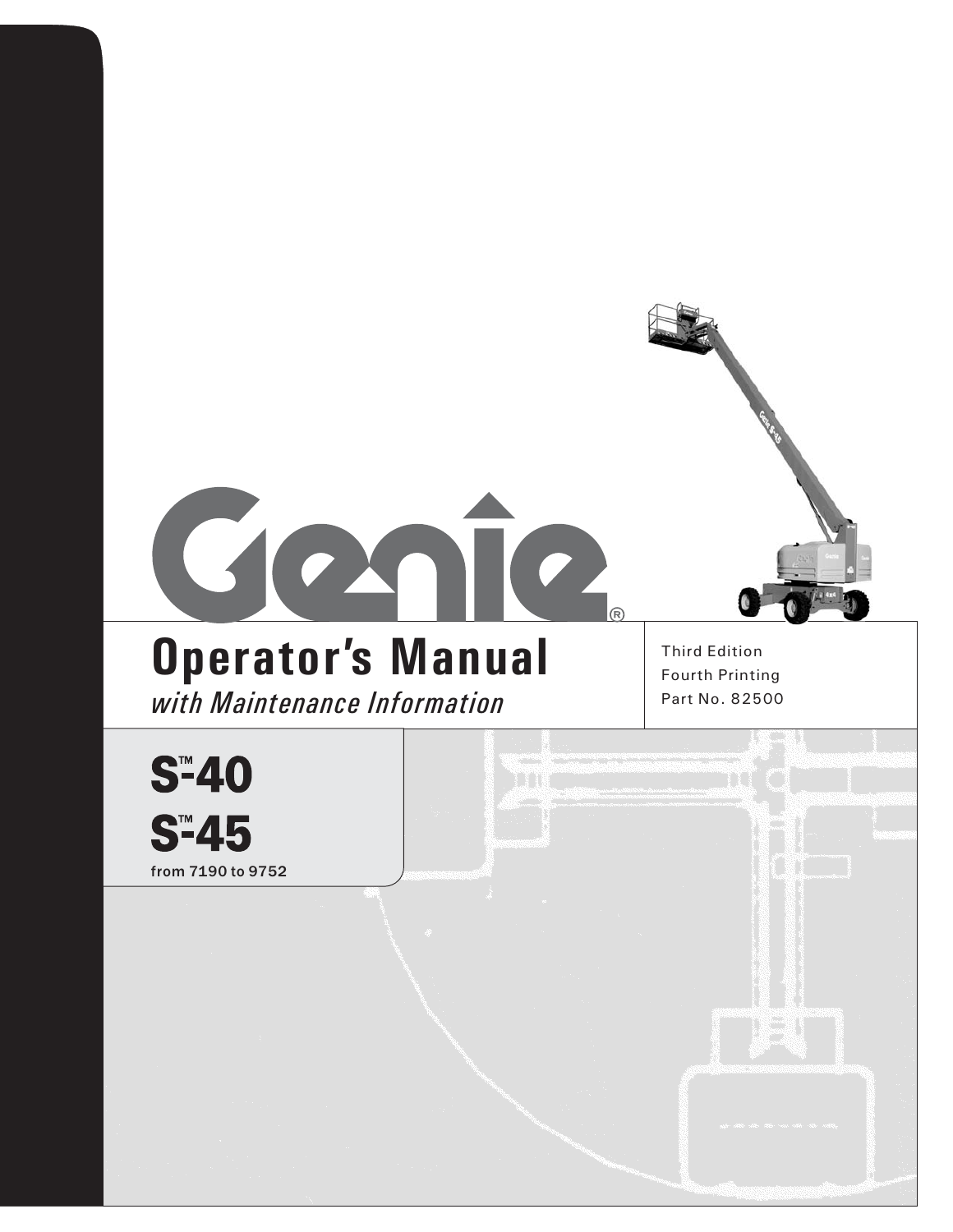### **Important**

Read, understand and obey these safety rules and operating instructions before operating this machine. Only trained and authorized personnel shall be permitted to operate this machine. This manual should be considered a permanent part of your machine and should remain with the machine at all times. If you have any questions, call Genie Industries.

## **Contents**

| Page |
|------|
|      |
|      |
|      |
|      |
|      |
|      |
|      |
|      |
|      |
|      |

## **Contact us:**

Internet: http://www.genielift.com E-mail: techpub@genieind.com

Copyright © 1994 by Genie Industries

| First Edition: |  | First Printing, February1994 |
|----------------|--|------------------------------|
|                |  |                              |

Second Edition: Eighth Printing, February 2003

Third Edition: Fourth Printing, February 2011

"Genie" and "S" are registered trademarks of Genie Industries in the U.S.A. and many other countries.

These machines comply with ANSI/SIA 92.5

Printed on recycled paper

Printed in U.S.A.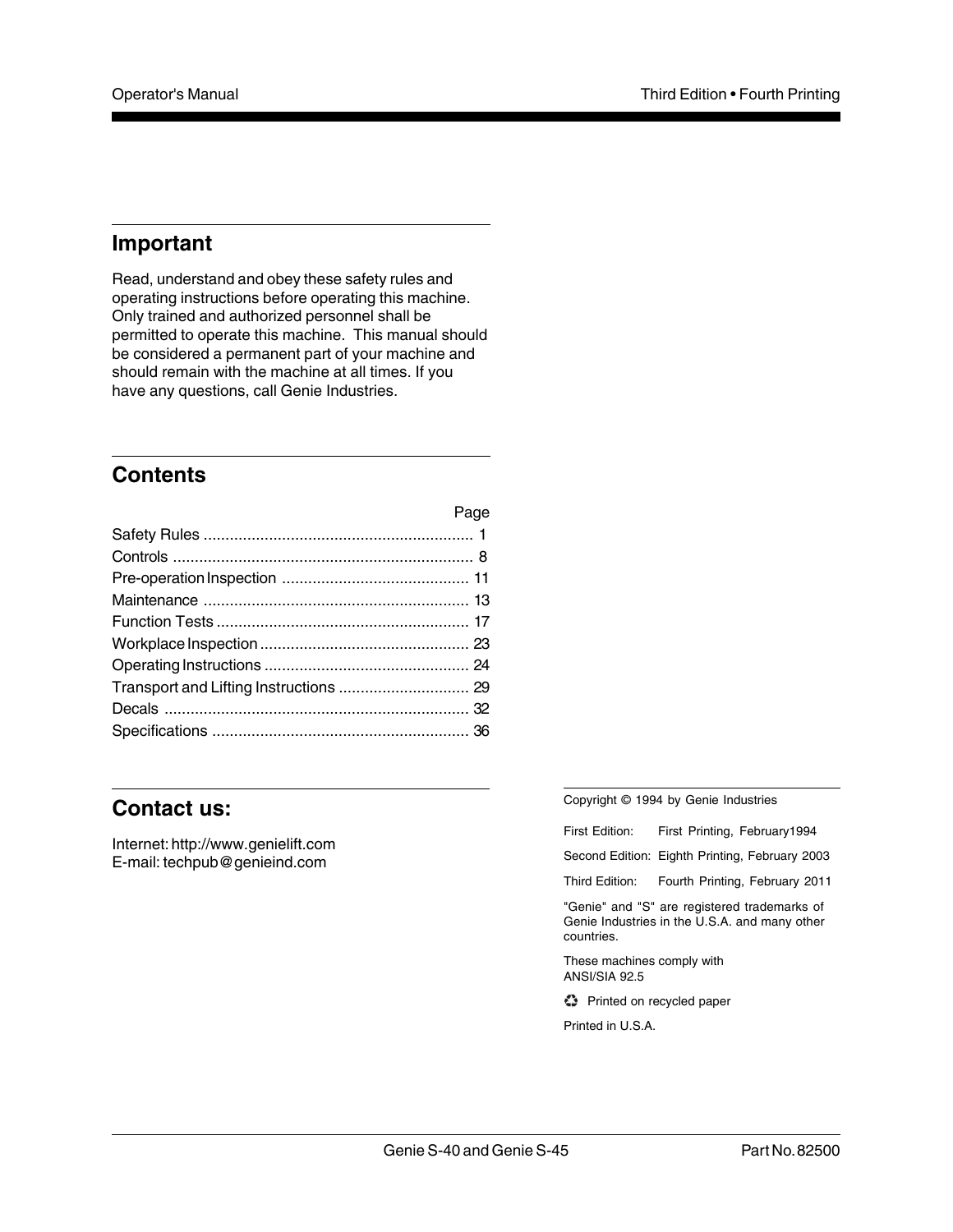## **Safety Rules**



### **Danger**

Failure to obey the instructions and safety rules in this manual will result in death or serious injury.

## **Do Not Operate Unless:**

- $\boxtimes$  You learn and practice the principles of safe machine operation contained in this operator's manual.
	- **1 Avoid hazardous situations.**

**Know and understand the safety rules before going on to the next section.**

- 2 Always perform a pre-operation inspection.
- 3 Always perform function tests prior to use.
- 4 Inspect the workplace.
- 5 Only use the machine as it was intended.
- $\boxtimes$  You read, understand and obey the manufacturer's instructions and safety rules safety and operator's manuals and machine decals
- $\boxtimes$  You read, understand and obey employer's safety rules and worksite regulations
- $\boxtimes$  You read, understand and obey all applicable governmental regulations
- $\boxtimes$  You are properly trained to safely operate the machine.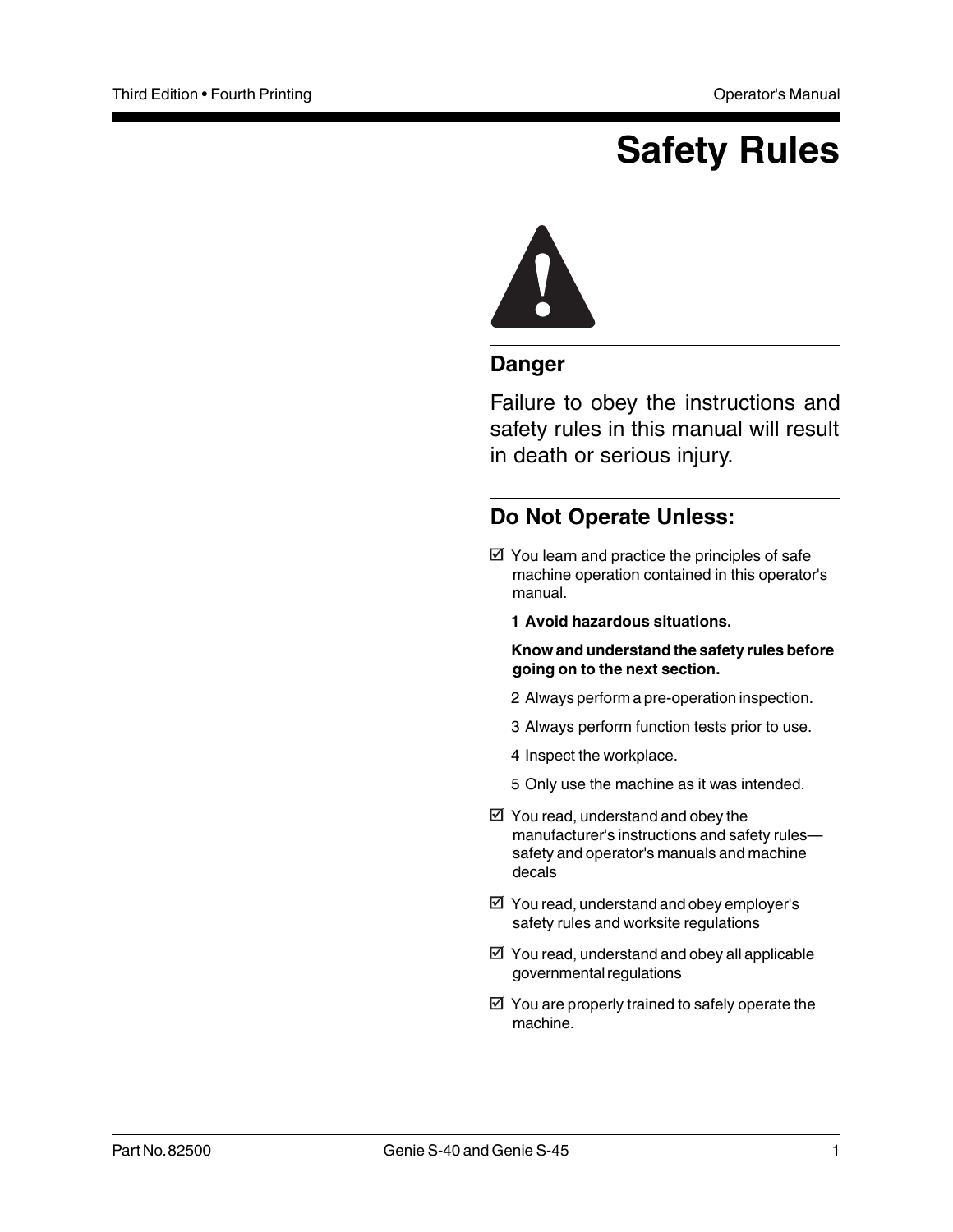## **Electrocution Hazards**

This machine is **not** electrically insulated and will **not** provide protection from contact with or proximity to electrical current.



Maintain safe distances from electrical power lines and apparatus in accordance with applicable governmental regulations and the following chart.

| Voltage<br><b>Phase to Phase</b> | Minimum Safe<br><b>Approach Distance</b><br>Feet<br><b>Meters</b> |                      |
|----------------------------------|-------------------------------------------------------------------|----------------------|
| 0 to 300V                        |                                                                   | <b>Avoid Contact</b> |
| 300V to 50KV                     | 10                                                                | 3.05                 |
| 50KV to 200KV                    | 15                                                                | 4.60                 |
| 200KV to 350KV                   | 20                                                                | 6.10                 |
| 350KV to 500KV                   | 25                                                                | 7.62                 |
| 500KV to 750KV                   | 35                                                                | 10.67                |
| 750KV to 1000KV                  | 45                                                                | 13.72                |

Allow for platform movement, electrical line sway or sag and beware of strong or gusty winds.

Keep away from the machine if it contacts energized power lines. Personnel on the ground or in the platform must not touch or operate the machine until energized power lines are shut off.

Do not operate the machine during storms or lightning.

Do not use the machine as a ground for welding.

## **Tip-over Hazards**

Occupants, equipment and materials shall not exceed the maximum platform capacity.

| <b>Maximum platform capacity</b> | 500 lbs | 227 kg |
|----------------------------------|---------|--------|
| <b>Maximum occupants</b>         |         |        |



Do not raise or extend the boom unless the machine is on a firm, level surface.

Do not depend on the tilt alarm as a level indicator. The tilt alarm sounds in the platform only when the machine is on a severe slope.

#### If the tilt alarm sounds:

Do not extend, rotate or raise the boom above horizontal. Move the machine to a firm, level surface before raising the platform. If the tilt alarm sounds when the platform is raised, use extreme caution to retract the boom and lower the platform. Do not rotate the boom while lowering. Move the machine to a firm, level surface before raising the platform.

Do not use the platform controls to free a platform that is caught, snagged or otherwise prevented from normal motion by an adjacent structure. All personnel must be removed from the platform before attempting to free the platform using the ground controls.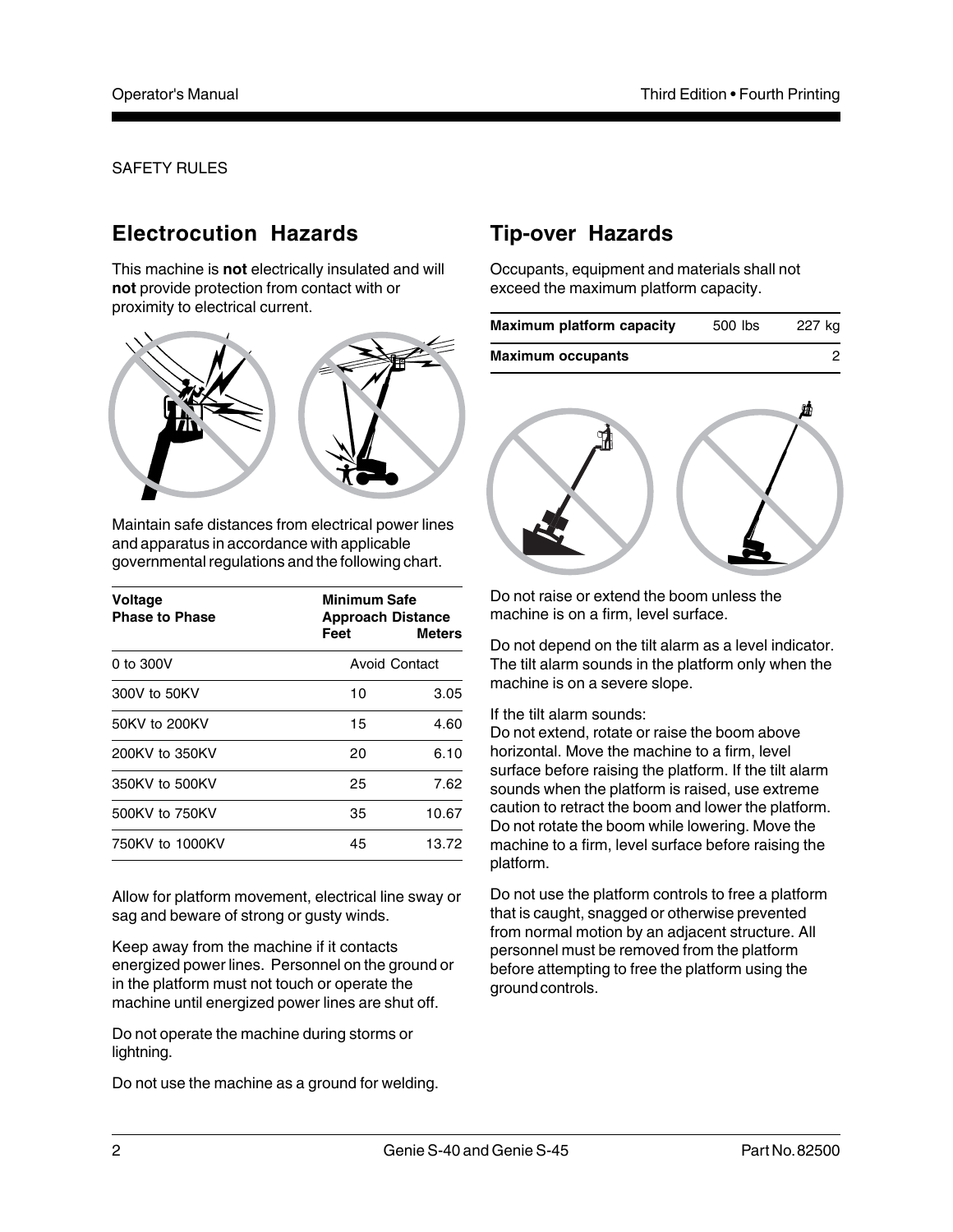Do not operate the machine in strong or gusty winds. Do not increase the surface area of the platform or the load. Increasing the area exposed to the wind will decrease machine stability.



Use extreme care and slow speeds while driving the machine in stowed position across uneven terrain, debris, unstable or slippery surfaces and near holes and drop-offs.

Do not drive the machine on or near uneven terrain, unstable surfaces or other hazardous conditions with the boom raised or extended.



Do not push off or pull toward any object outside of the platform.

**Maximum allowable side force - ANSI & CSA** 150 lbs / 667 N

**Maximum allowable side force - CE** 90 lbs / 400 N

Do not alter or disable machine components that in any way affect safety and stability.

Do not replace items critical to machine stability with items of different weight or specification.

Do not modify or alter an aerial work platform without prior written permission from the manufacturer. Mounting attachments for holding tools or other materials onto the platform, toeboards or guard rail system can increase the weight in the platform and the surface area of the platform or the load.



Do not place or attach overhanging loads to any part of this machine.

Do not transport tools and materials unless they are evenly distributed and can be safely handled by person(s) in the platform.

Do not place ladders or scaffolds in the platform or against any part of this machine.

Do not use the machine on a moving or mobile surface or vehicle.

Be sure all tires are in good condition, air-filled tires are properly inflated and lug nuts are properly tightened.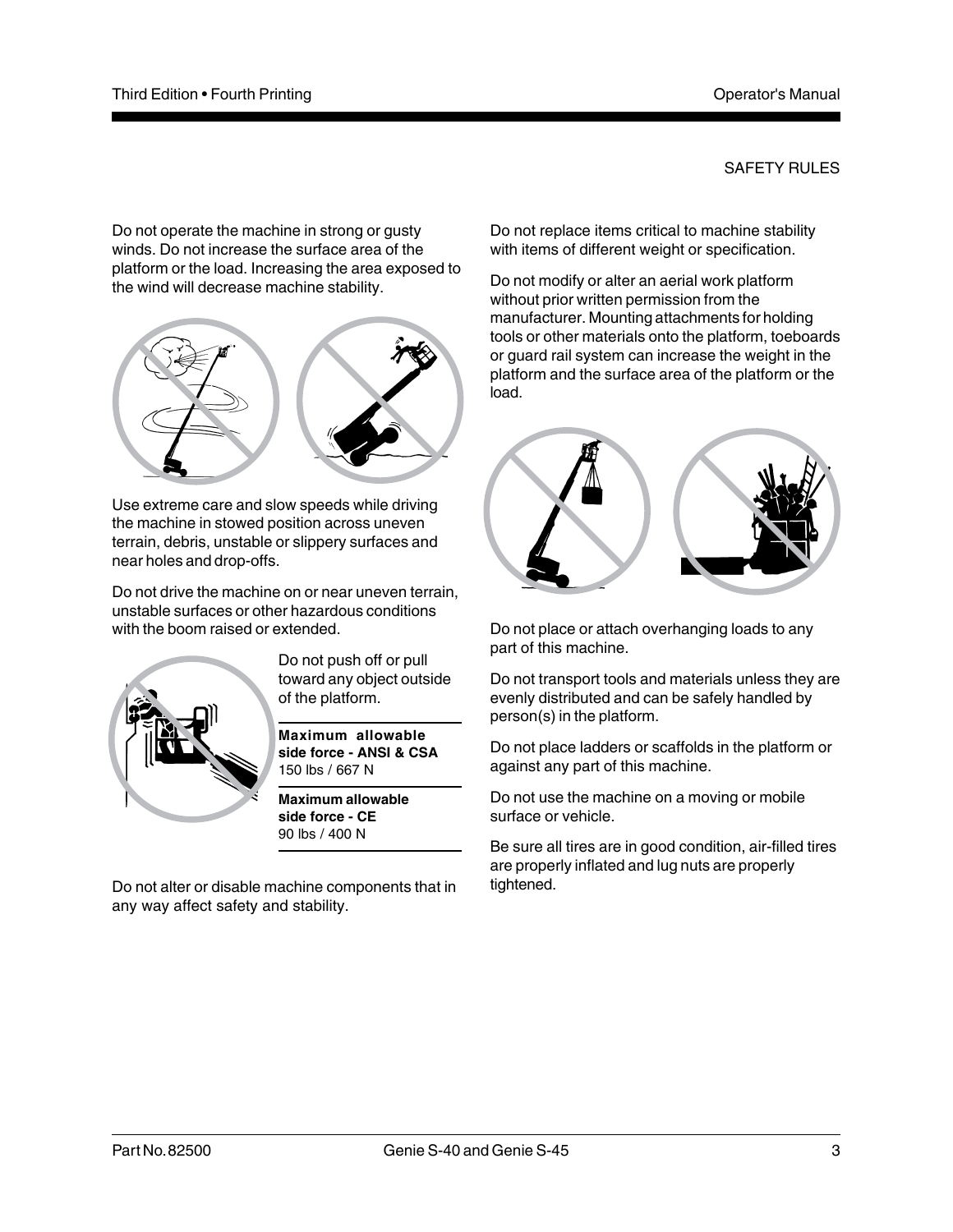### **Fall Hazards**



Occupants must wear a safety belt or harness in accordance with governmental regulations. Attach the lanyard to the anchor provided in the platform.

Do not sit, stand or climb on the platform guard rails. Maintain a firm footing on the platform floor at all times.



Do not climb down from the platform when raised.

Keep the platform floor clear of debris.

Lower the platform entry mid-rail or close the entry gate before operating.

## **Collision Hazards**



Be aware of limited sight distance and blind spots when driving or operating.

Be aware of boom position and tailswing when rotating turntable.

Operators must comply with employer, job site and governmental rules regarding the use of personal protective equipment.

Check the work area for overhead obstructions or other possible hazards.



Be aware of crushing hazards when grasping the platform guard rail.

Observe and use color-coded direction arrows on the platform controls and drive chassis for drive and steer functions.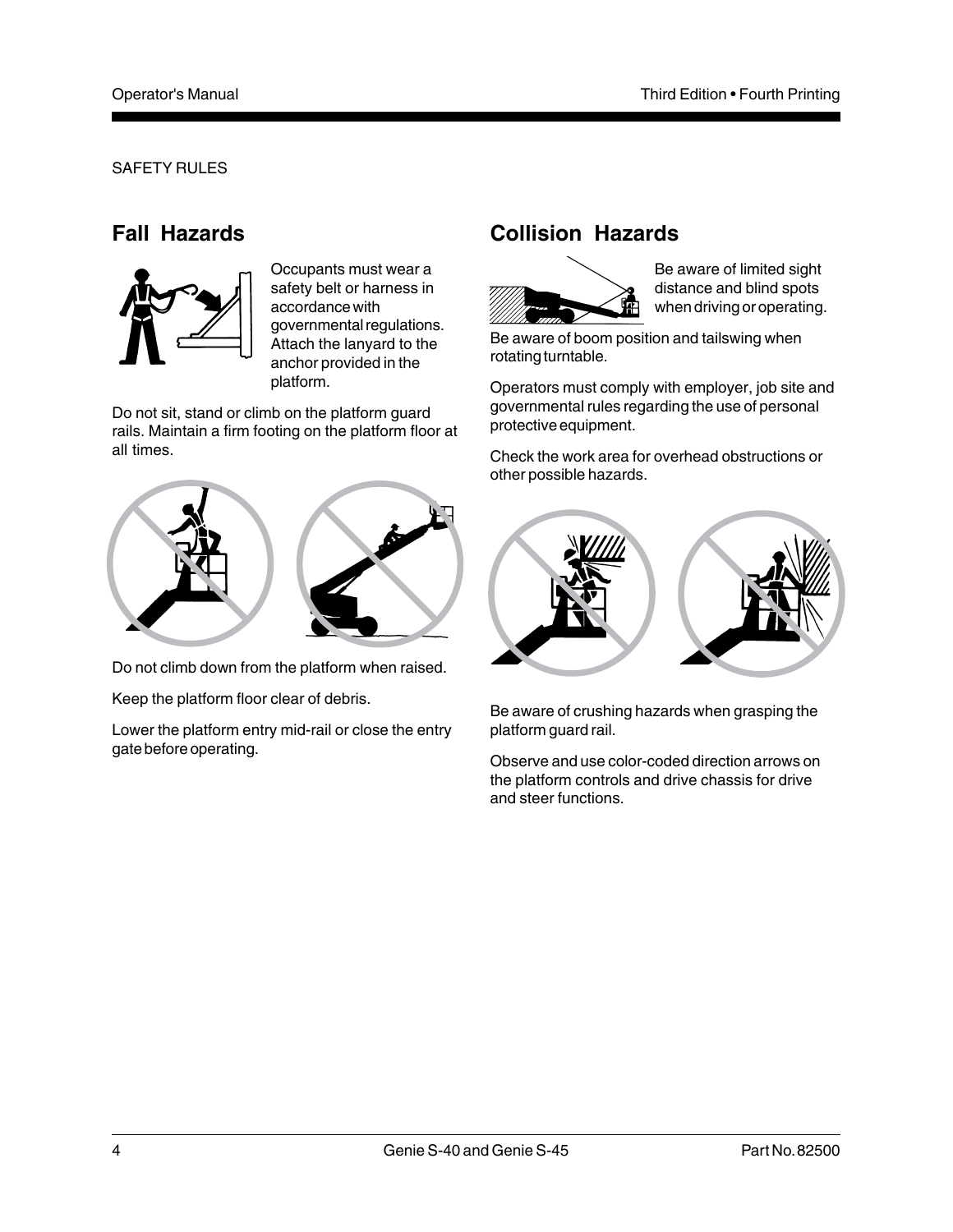Do not lower the boom unless the area below is clear of personnel and obstructions.



Limit travel speed according to the condition of the ground surface, congestion, slope, location of personnel and any other factors which may cause collision.

Do not operate a boom in the path of any crane unless the controls of the crane have been locked out and/or precautions have been taken to prevent any potential collision.

No stunt driving or horseplay while operating a machine.

## **Component Damage Hazards**

Do not use any battery or charger greater than 12V to jump-start the engine.

Do not use the machine as a ground for welding.

## **Explosion and Fire Hazards**

Do not start the engine if you smell or detect liquid petroleum gas (LPG), gasoline, diesel fuel or other explosive substances.

Do not refuel the machine with the engine running.

Refuel the machine and charge the battery only in an open, well-ventilated area away from sparks, flames and lighted tobacco.

Do not operate the machine in hazardous locations or locations where potentially flammable or explosive gases or particles may be present.

Do not spray ether into engines equipped with glow plugs.

## **Damaged Machine Hazards**

Do not use a damaged or malfunctioning machine.

Conduct a thorough pre-operation inspection of the machine and test all functions before each work shift. Immediately tag and remove from service a damaged or malfunctioning machine.

Be sure all maintenance has been performed as specified in this manual and the appropriate service manual.

Be sure all decals are in place and legible.

Be sure that the operator's, safety and responsibilities manuals are complete, legible and in the storage container located in the platform.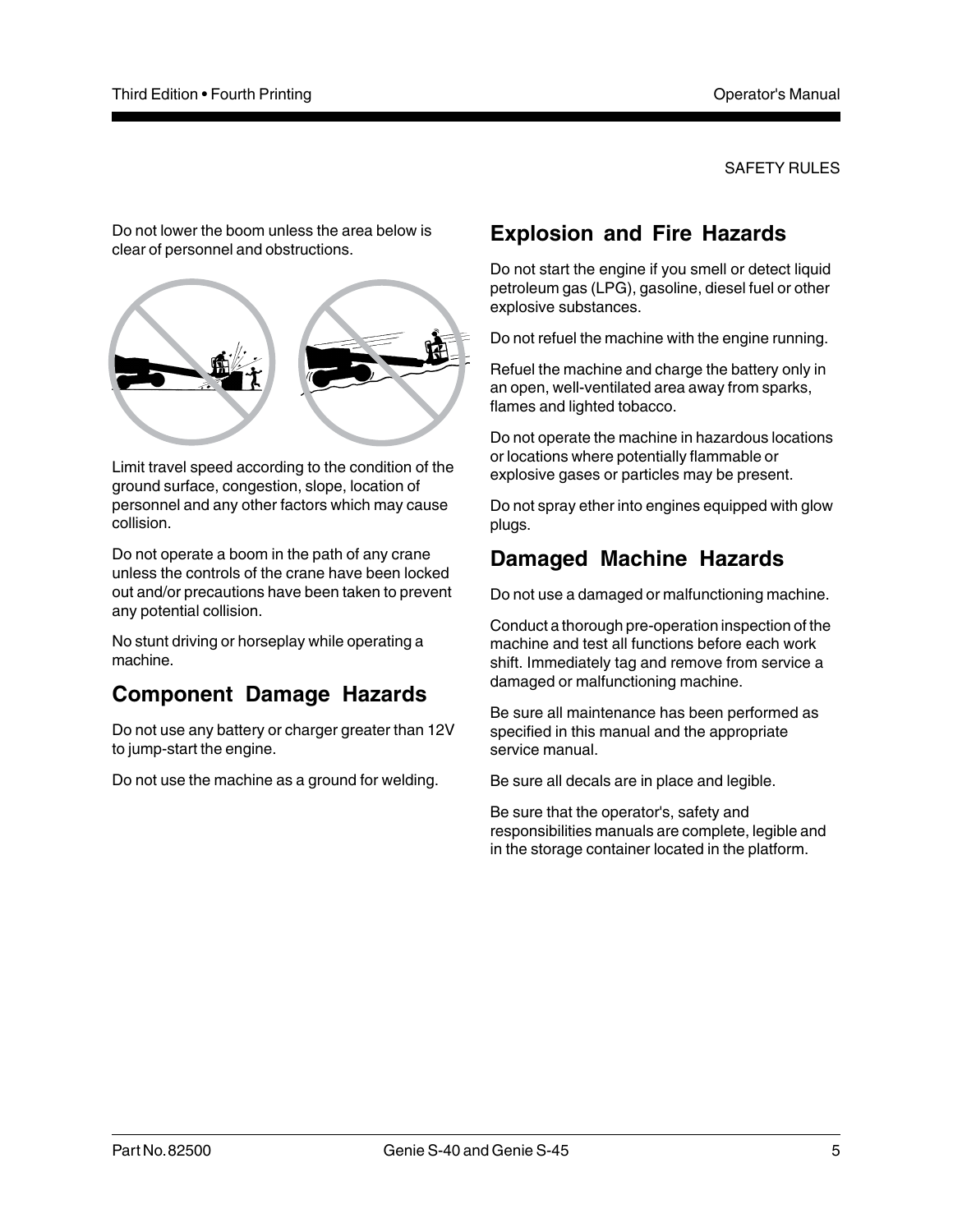## **Bodily Injury Hazard**

Do not operate the machine with a hydraulic oil or air leak. An air leak or hydraulic leak can penetrate and/or burn skin.

Always operate the machine in a well-ventilated area to avoid carbon monoxide poisoning.

Improper contact with components under any cover will cause serious injury. Only trained maintenance personnel should access compartments. Access by the operator is only advised when performing a pre-operation inspection. All compartments must remain closed and secured during operation.

## **Battery Safety**

## **Burn Hazards**

Batteries contain acid. Always wear protective clothing and eyewear when working with batteries.

Avoid spilling or contacting battery acid. Neutralize battery acid spills with baking soda and water.

## **Explosion Hazard**

Keep sparks, flames and lighted tobacco away from batteries. Batteries emit explosive gas.

## **Electrocution Hazard**

Avoid contact with electrical terminals.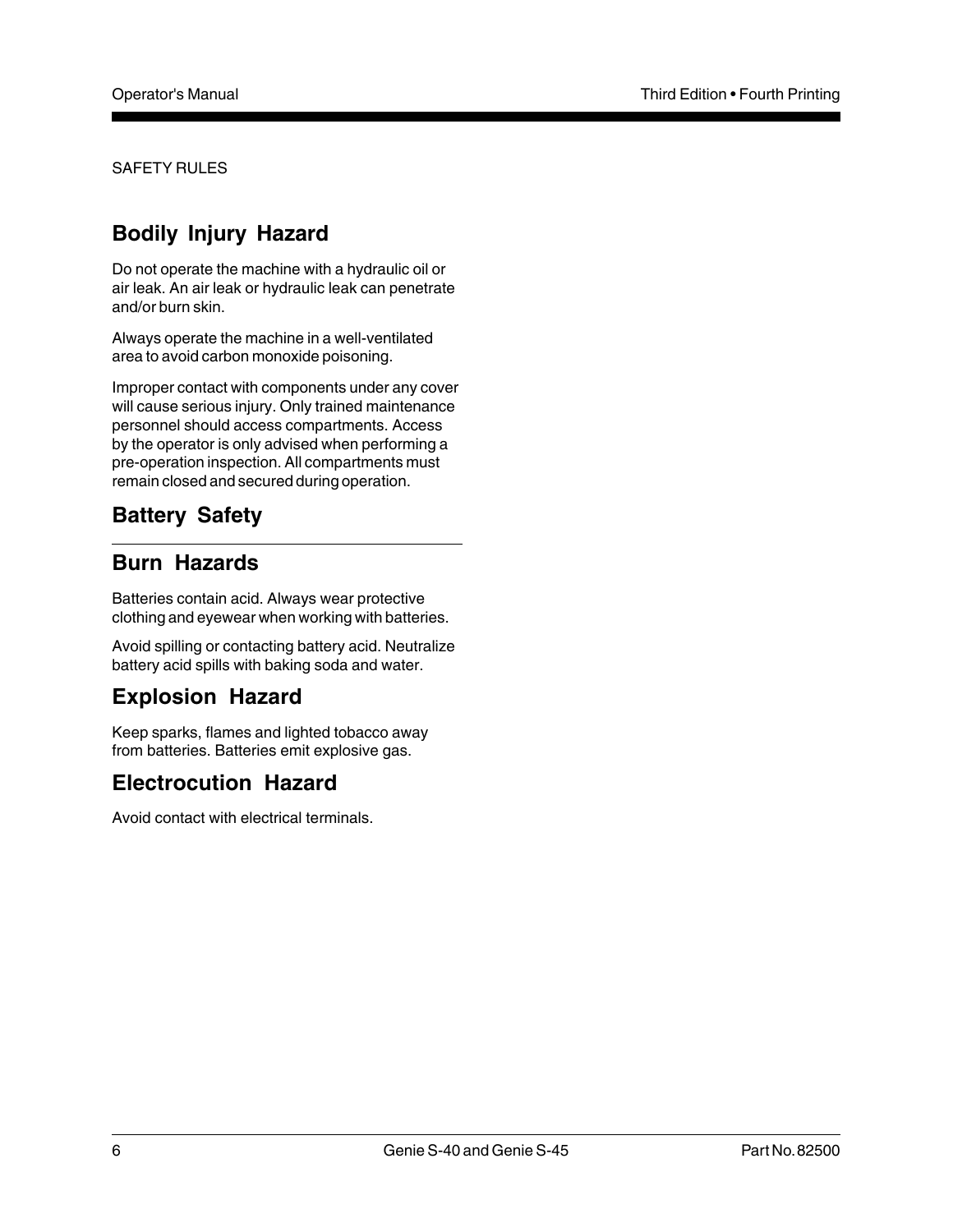## **Decal Legend**

Genie product decals use symbols, color coding and signal words to identify the following:



Safety alert symbol—used to alert personnel to potential personal injury hazards. Obey all safety messages that follow this symbol to avoid possible injury or death.



Red—used to indicate the presence of an imminently hazardous situation which, if not avoided, will result in death or serious injury.

**AWARNING**  $\blacktriangle$ 

Orange—used to indicate the presence of a potentially hazardous situation which, if not avoided, could result in death or serious injury.



Yellow with safety alert symbol used to indicate the presence of a potentially hazardous situation which, if not avoided, may cause minor or moderate injury.

**CAUTION** 

Yellow without safety alert symbol—used to indicate the presence of a potentially hazardous situation which, if not avoided, may result in property damage.

Green—used to indicate operation or maintenance information.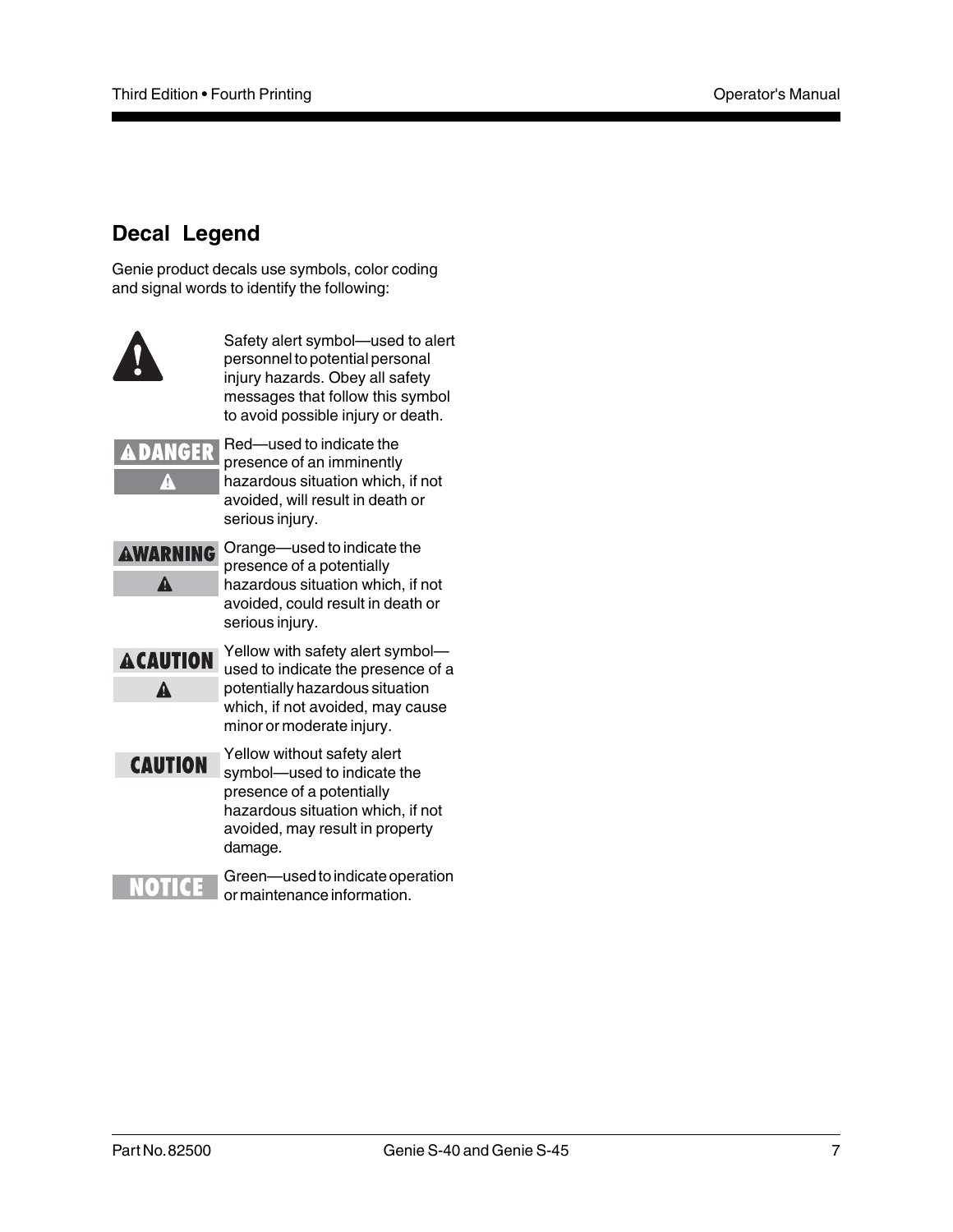## **Controls**



#### **Platform Control Panel**

- 1 Horn button
- 2 Platform level switch
- 3 Platform rotate switch
- 4 S-45 models: Jib boom up/down switch
- 5 Auxiliary power switch
- 6 Optional equipment
- 7 Deutz Diesel models: Glow plug switch (if equipped) Perkins models: Glow plug indicator light
- 8 Engine start switch
- 9 Engine idle (rpm) select switch Turtle: foot switch activated low idle Rabbit: foot switch activated high idle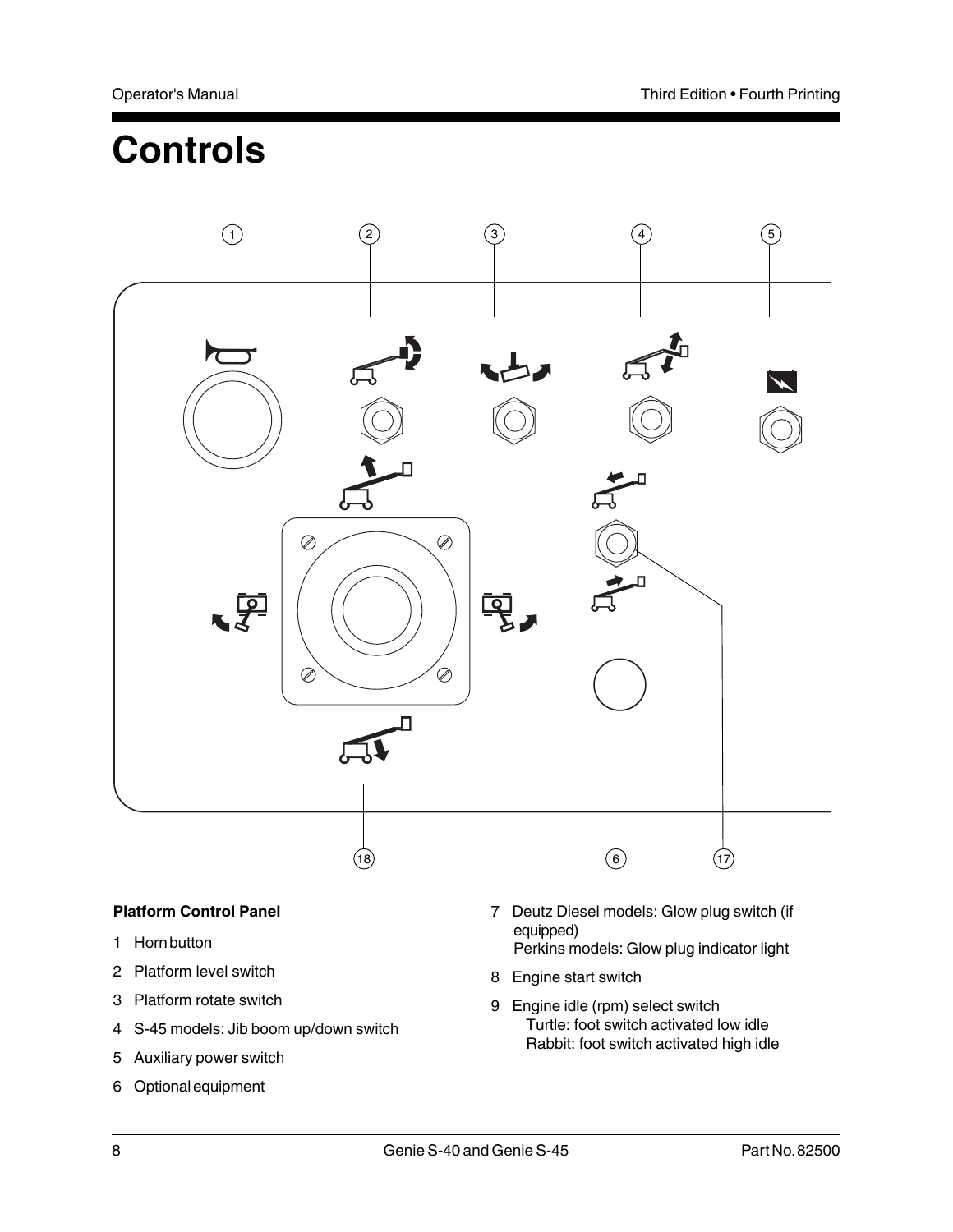



- 10 Gasoline/LPG models: Gasoline/LPG select switch
- 11 Red Emergency Stop button
- 12 Proportional control handle for drive function and thumb rocker for steer function OR dual axis proportional control handle for drive and steer functions
- 13 Platform overload indicator light (if equipped)
- 14 Machine not level indicator light (if equipped)
- 15 Drive enable indicator light
- 16 Drive enable switch
- 17 Boom extend/retract switch
- 18 Dual axis proportional control handle for boom up/down and turntable rotate left/right functions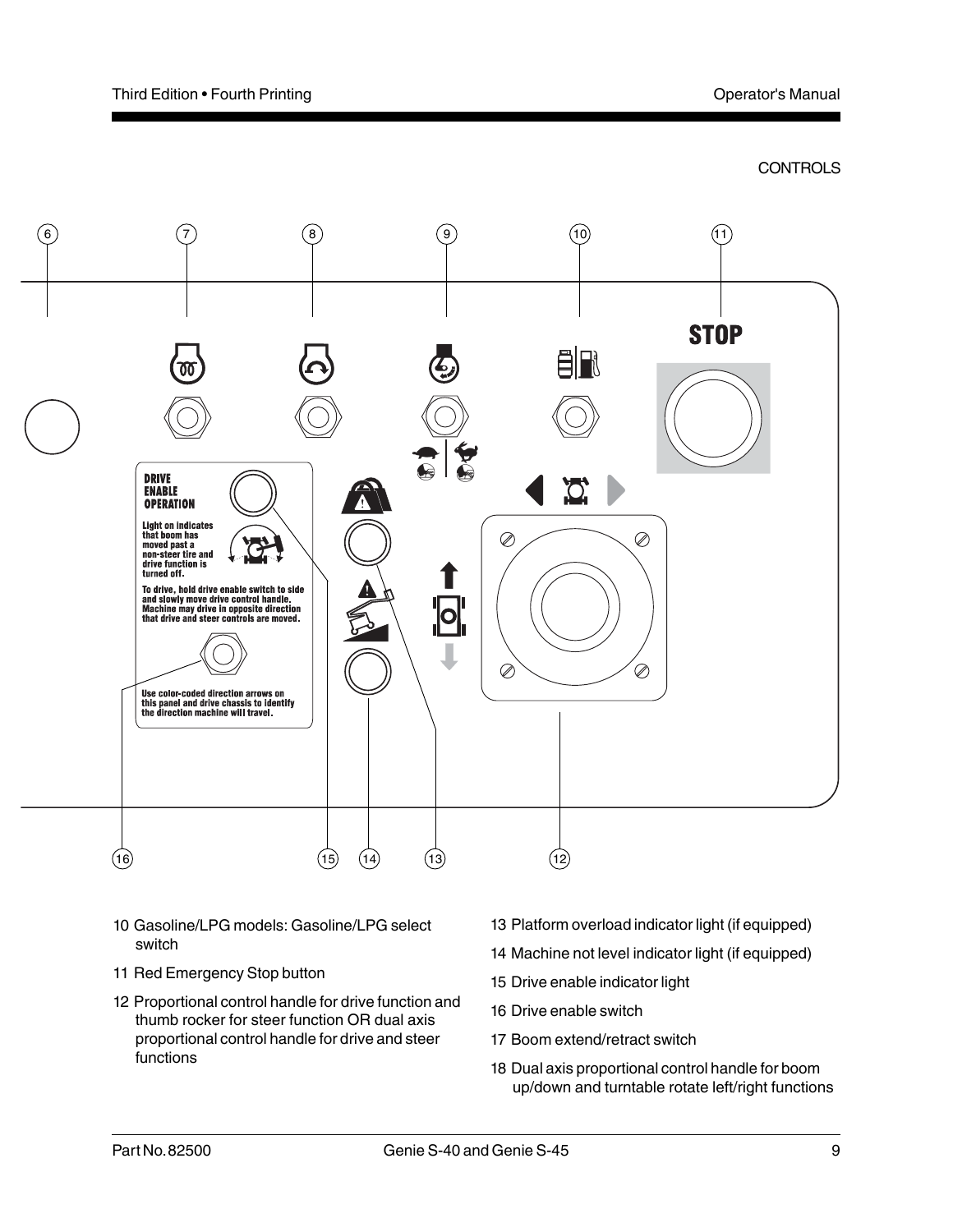#### **CONTROLS**



#### **Ground Control Panel**

- 1 Turntable rotate switch
- 2 Boom up/down switch
- 3 Boom extend/retract switch
- 4 Platform overload indicator light (if equipped)
- 5 Not used
- 6 Auxiliary power switch
- 7 Gasoline/LPG models: Water temperature gauge Diesel models: Oil temperature gauge
- 8 Key switch for platform/off/ground selection
- 9 Oil pressure gauge
- 10 Voltage gauge
- 11 Red Emergency Stop button
- 12 Gasoline/LPG models: Check engine light
- 13 Hour meter
- 14 Gasoline/LPG models: Gasoline/LPG select switch
- 15 Deutz Diesel models: Glow plug switch (if equipped)
	- Perkins models: Glow plug indicator light
- 16 Function enable switch
- 17 Engine start switch
- 18 15A breaker for engine electrical circuits
- 19 20A breaker for oil cooler and options
- 20 15A breaker for control electrical circuits
- 21 S-45 models: Jib boom up/down switch
- 22 Platform level switch
- 23 Platform rotate switch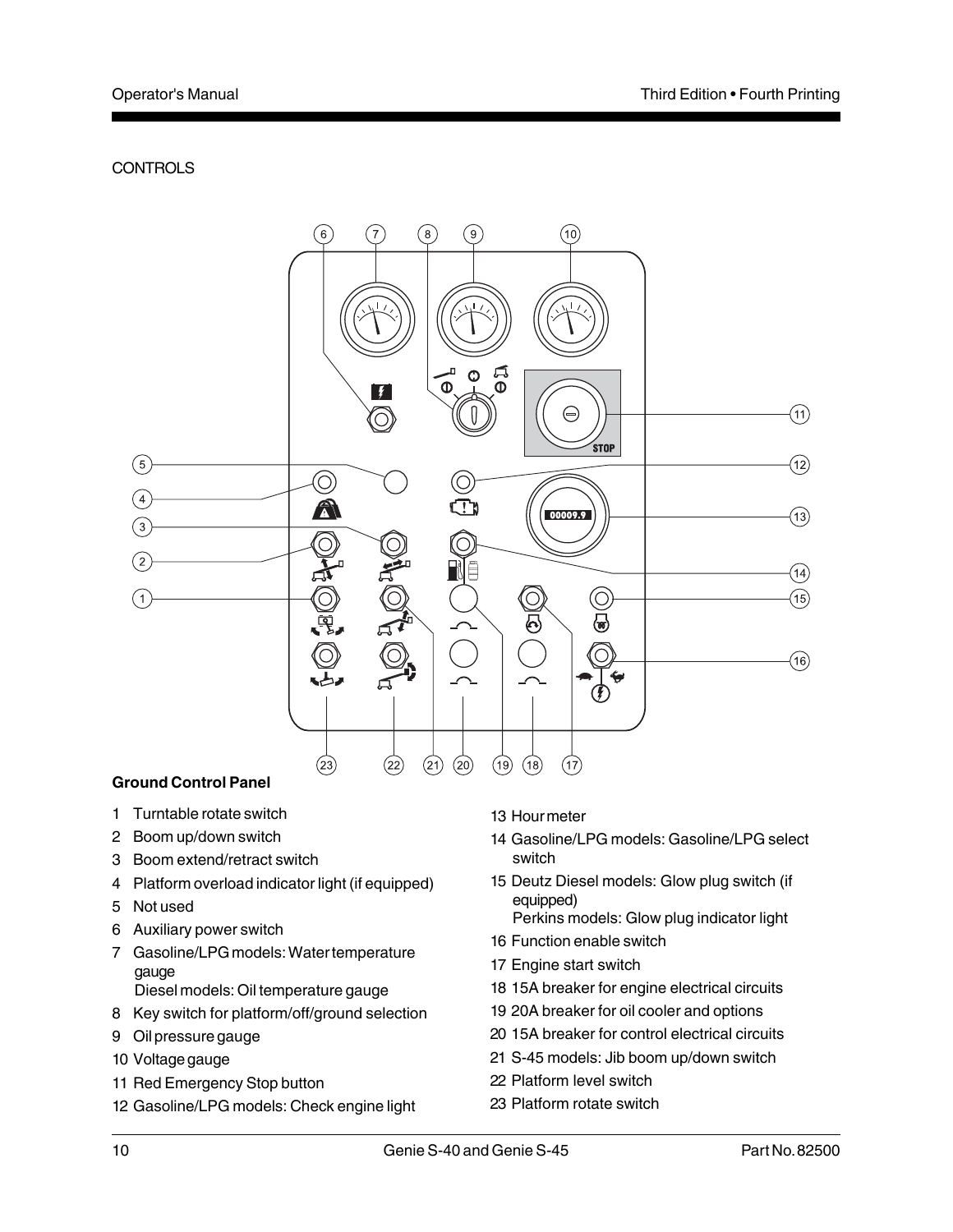## **Pre-operation Inspection**



## **Do Not Operate Unless:**

- $\boxtimes$  You learn and practice the principles of safe machine operation contained in this operator's manual.
	- 1 Avoid hazardous situations.
	- **2 Always perform a pre-operation inspection.**

**Know and understand the pre-operation inspection before going on to the next section.**

- 3 Always perform function tests prior to use.
- 4 Inspect the workplace.
- 5 Only use the machine as it was intended.

### **Fundamentals**

It is the responsibility of the operator to perform a pre-operation inspection and routine maintenance.

The pre-operation inspection is a visual inspection performed by the operator prior to each work shift. The inspection is designed to discover if anything is apparently wrong with a machine before the operator performs the function tests.

The pre-operation inspection also serves to determine if routine maintenance procedures are required. Only routine maintenance items specified in this manual may be performed by the operator.

Refer to the list on the next page and check each of the items.

If damage or any unauthorized variation from factory delivered condition is discovered, the machine must be tagged and removed from service.

Repairs to the machine may only be made by a qualified service technician, according to the manufacturer's specifications. After repairs are completed, the operator must perform a pre-operation inspection again before going on to the function tests.

Scheduled maintenance inspections shall be performed by qualified service technicians, according to the manufacturer's specifications and the requirements listed in the responsibilities manual.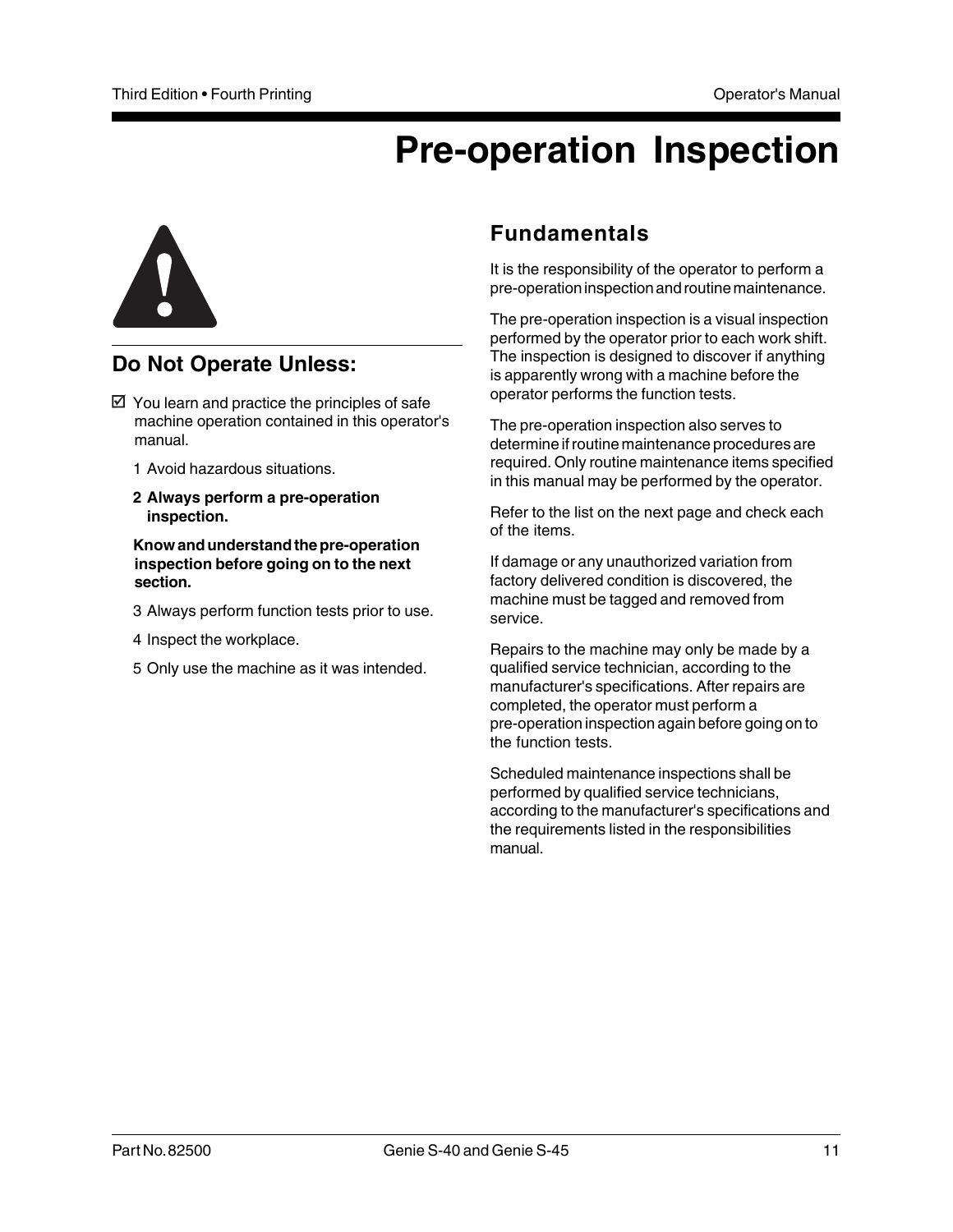#### PRE-OPERATION INSPECTION

## **Pre-operation Inspection**

- $\Box$  Be sure that the operator's, safety and responsibilities manuals are complete, legible and in the storage container located in the platform.
- $\Box$  Be sure that all decals are legible and in place. See Decals section.
- $\Box$  Check for engine oil leaks and proper oil level. Add oil if needed. See Maintenance section.
- $\Box$  Check for hydraulic oil leaks and proper oil level. Add oil if needed. See Maintenance section.
- $\Box$  Check for engine coolant leaks and proper level of coolant. Add coolant if needed. See Maintenance section.
- $\Box$  Check for battery fluid leaks and proper fluid level. Add distilled water if needed. See Maintenance section.
- $\Box$  Check for proper tire pressure. Add air if needed. See Maintenance section.

Check the following components or areas for damage, improperly installed or missing parts and unauthorized modifications:

- $\Box$  Electrical components, wiring and electrical cables
- $\Box$  Hydraulic hoses, fittings, cylinders and manifolds
- $\Box$  Fuel and hydraulic tanks
- $\Box$  Drive and turntable motors and drive hubs
- $\Box$  Boom wear pads
- $\Box$  Tires and wheels
- $\Box$  Engine and related components
- $\Box$  Limit switches and horn
- $\Box$  Alarms and beacons (if equipped)
- $\Box$  Nuts, bolts and other fasteners
- $\Box$  Platform entry mid-rail or gate

Check entire machine for:

- $\Box$  Crack in welds or structural components
- $\Box$  Dents or damage to machine
- $\Box$  Be sure that all structural and other critical components are present and all associated fasteners and pins are in place and properly tightened.
- $\Box$  After you complete your inspection, be sure that all compartment covers are in place and latched.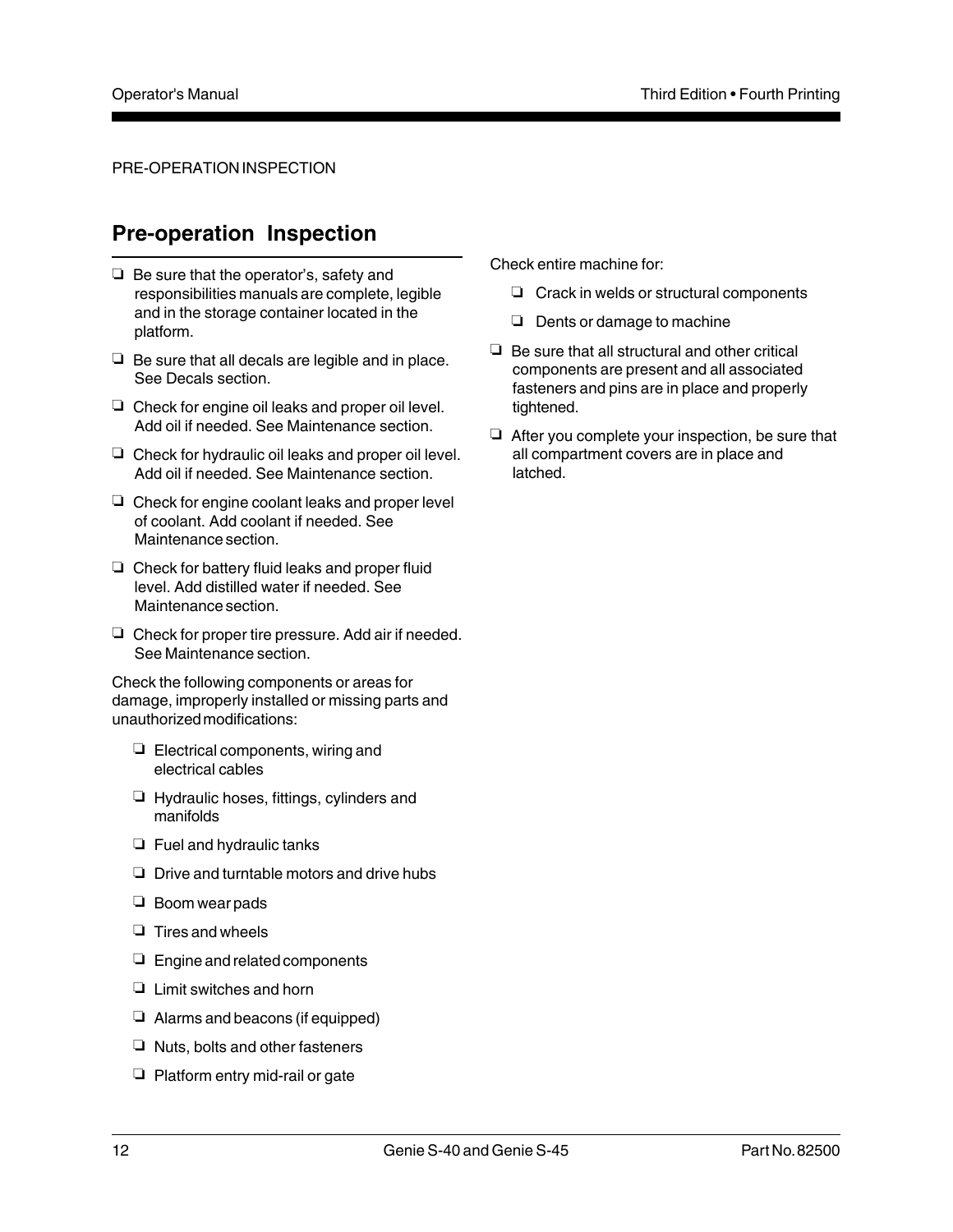## **Maintenance**



## **Observe and Obey:**

- $\boxtimes$  Only routine maintenance items specified in this manual shall be performed by the operator.
- $\boxtimes$  Scheduled maintenance inspections shall be completed by qualified service technicians, according to the manufacturer's specifications and the requirements specified in the responsibilities manual.

#### **Maintenance Symbols Legend**

#### onida

The following symbols have been used in this manual to help communicate the intent of the instructions. When one or more of the symbols appear at the beginning of a maintenance procedure, it conveys the meaning below.



Indicates that tools will be required to perform this procedure.



Indicates that new parts will be required to perform this procedure.



Indicates that a cold engine is required before performing this procedure.

## **Check the Engine Oil Level**



Maintaining the proper engine oil level is essential to good engine performance and service life. Operating the machine with an improper oil level can damage engine components.

DTICE

Check the oil level with the engine off.

1 Check the oil dipstick. Add oil as needed.

#### **Ford LRG-425 EFI Engine**

| Oil type                   | 10W-40 |
|----------------------------|--------|
| Oil type - cold conditions | 10W-30 |

Use oils meeting API classification SH or SG grade. Units ship with 10-40 CC/SG.

#### **Ford LRG-425 EFI Engine (EPA Compliant)**

| Oil type                   | 10W-40 |
|----------------------------|--------|
| Oil type - cold conditions | 5W-30  |
| Deutz F3L 1011F Engine     |        |
| Oil type                   | 15W-40 |
| Oil type - cold conditions | 10W-40 |

Engine oil should have properties of API classification CC/SE or CC/SF grades. Units ship with 10-40 CC/SG.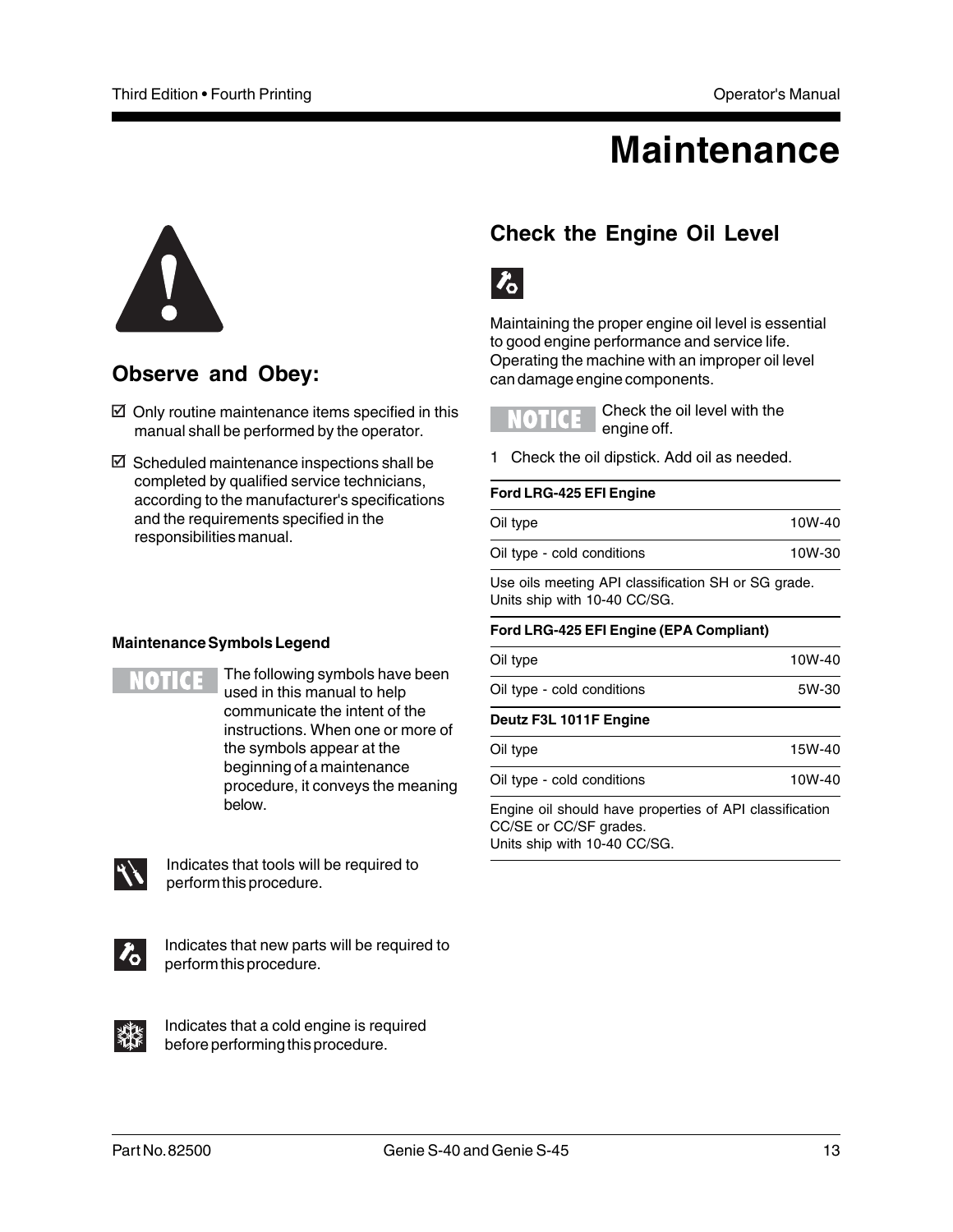#### MAINTENANCE

| Deutz F3L 2011F Engine (Tier II)                                                                                  |        |
|-------------------------------------------------------------------------------------------------------------------|--------|
| Oil type                                                                                                          | 15W-40 |
| Oil type - cold conditions                                                                                        | 5W-30  |
| Engine oil should have properties of API classification<br>CC/SE or CC/SF grades.<br>Units ship with 10-40 CC/SG. |        |
| Deutz F4L 1011F Engine                                                                                            |        |
| Oil type                                                                                                          | 15W-40 |
| Oil type - cold conditions                                                                                        | 10W-40 |
| Engine oil should have properties of API classification<br>CC/SE or CC/SF grades.<br>Units ship with 10-40 CC/SG. |        |
| Perkins 704-30 Engine                                                                                             |        |
| Oil type                                                                                                          | 15W-40 |
| Oil type - cold conditions                                                                                        | 10W-30 |
| Engine oil should have properties of API classification<br>CF4 grade.<br>Units ship with 10-40 CC/SG.             |        |
| Perkins 404C-22 Engine                                                                                            |        |
| Oil type                                                                                                          | 15W-40 |
| Oil type - cold conditions                                                                                        | 5W-20  |
| Engine oil should have properties of API classification<br>CF4 grade.<br>Units ship with 10-40 CC/SG.             |        |

## **Check the Hydraulic Oil Level**



intaining the hydraulic oil at the proper level is sential to machine operation. Improper hydraulic levels can damage hydraulic components. Daily ecks allow the inspector to identify changes in oil el that might indicate the presence of hydraulic stem problems.

- Be sure the boom is in the stowed position.
- Visually inspect the sight gauge located on the side of the hydraulic oil tank. Add oil as needed.
- Result: The hydraulic oil level should be within the top 2 inches / 5 cm of the sight gauge.

#### **Hydraulic oil specifications**

| Hydraulic oil type | Chevron Rykon         |
|--------------------|-----------------------|
|                    | Premium MV equivalent |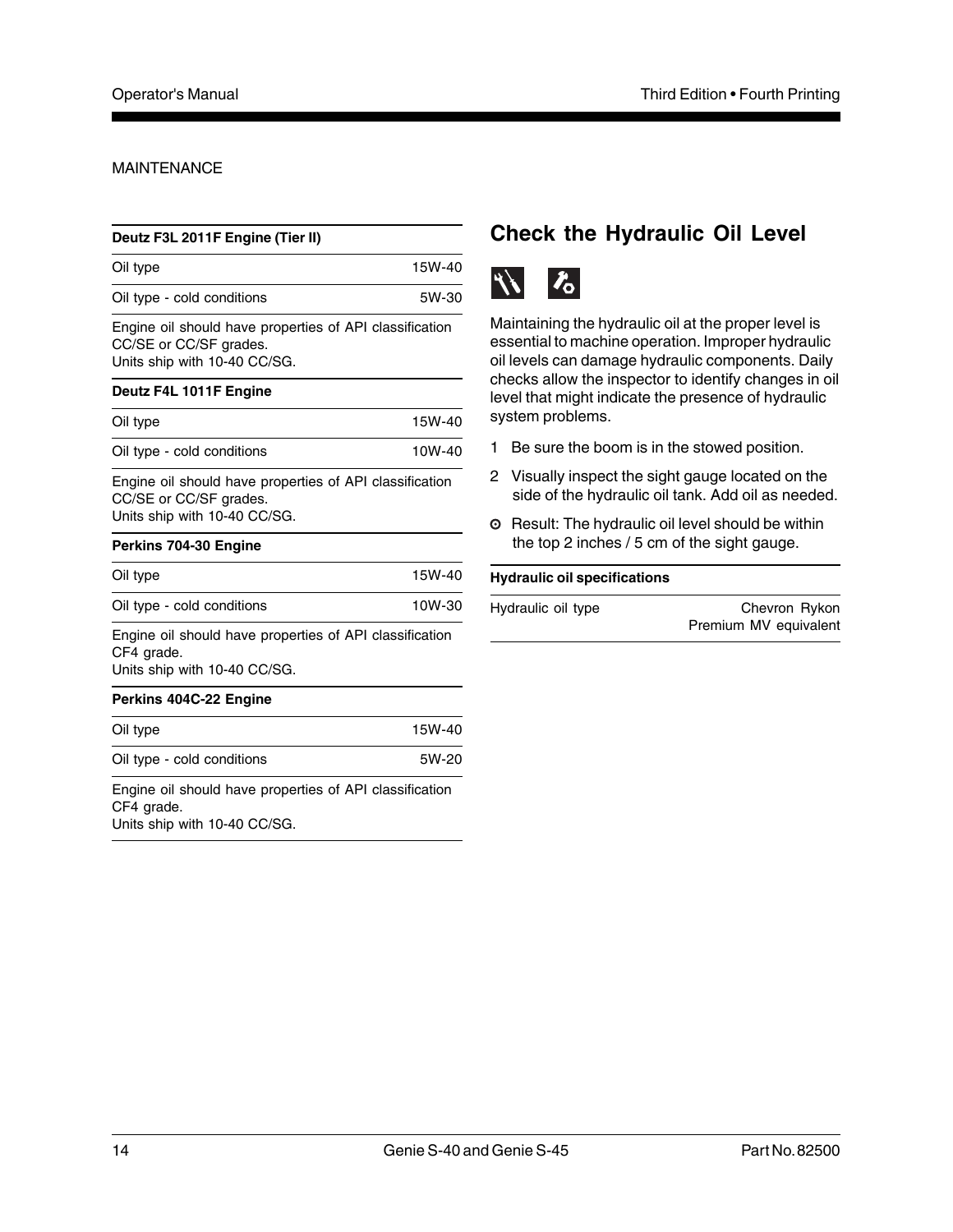MAINTENANCE

## **Check the Engine Coolant Level - Liquid Cooled Models**



Maintaining the engine coolant at the proper level is essential to engine service life. Improper coolant level will affect the engine's cooling capability and damage engine components. Daily checks will allow the inspector to identify changes in coolant level that might indicate cooling system problems.

## **ACAUTION**

Burn hazard. Beware of hot engine parts and coolant. Contact with hot engine parts and/or coolant may cause severe burns.

- 1 Check the fluid level in the coolant recovery tank. Add fluid as needed.
- Result: The fluid level should be at the FULL mark.



Do not remove the radiator cap.

## **Check the Batteries**



Proper battery condition is essential to good engine performance and operational safety. Improper fluid levels or damaged cables and connections can result in engine component damage and hazardous conditions.

Electrocution hazard. Contact with **AWARNING** hot or live circuits may result in death or serious injury. Remove all rings, watches and other jewelry.

Bodily injury hazard. Batteries **AWARNING** contain acid. Avoid spilling or contacting battery acid. Neutralize battery acid spills with baking soda and water.

- 1 Put on protective clothing and eye wear.
- 2 Be sure that the battery cable connections are tight and free of corrosion.
- 3 Be sure that the battery hold-down bracket is secure.
- 4 Remove the battery vent caps.
- 5 Check the battery acid level. If needed, replenish with distilled water to the bottom of the battery fill tube. Do not overfill.
- 6 Install the vent caps.



Adding terminal protectors and a corrosion preventative sealant will help eliminate corrosion on the battery terminals and cables.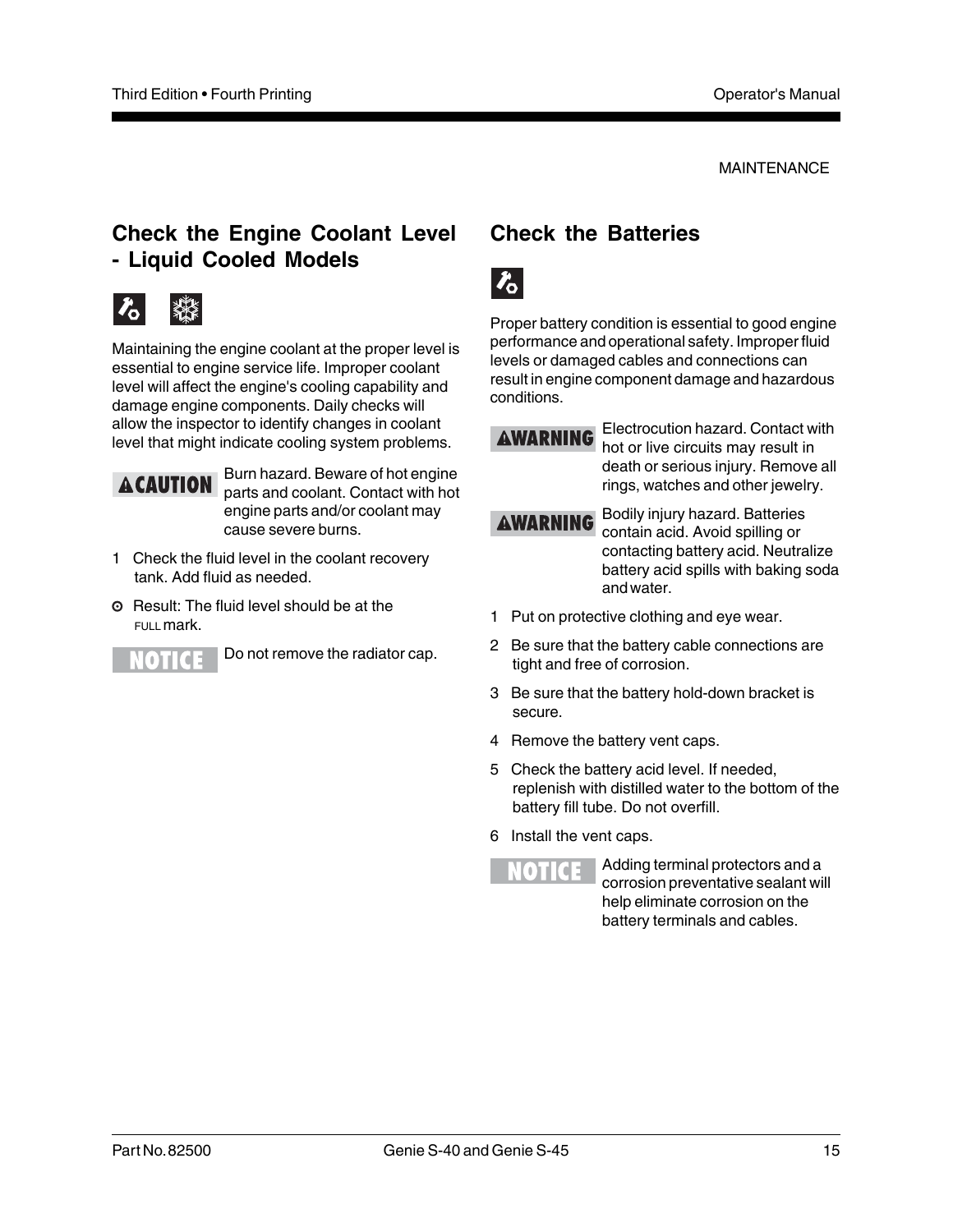#### MAINTENANCE

## **Check the Tire Pressure**



 $\blacksquare$ CI E

This procedure does not need to be performed on machines equipped with the foam-filled tire option.

**AWARNING** 

Bodily injury hazard. An overinflated tire can explode and could cause death or serious injury.

Tip-over hazard. Do not use **AWARNING** temporary flat tire repair products.

To safeguard maximum stability, achieve optimum machine handling and minimize tire wear, it is essential to maintain proper pressure in all air-filled tires.

1 Check each tire with an air pressure gauge. Add air as needed.

| Tire pressure                       | 45 psi<br>3.1 bar |
|-------------------------------------|-------------------|
| <b>High flotation tire pressure</b> | 38 psi<br>2.6 bar |

## **Scheduled Maintenance**

Maintenance performed quarterly, annually and every two years must be completed by a person trained and qualified to perform maintenance on this machine according to the procedures found in the service manual for this machine.

Machines that have been out of service for more than three months must receive the quarterly inspection before they are put back into service.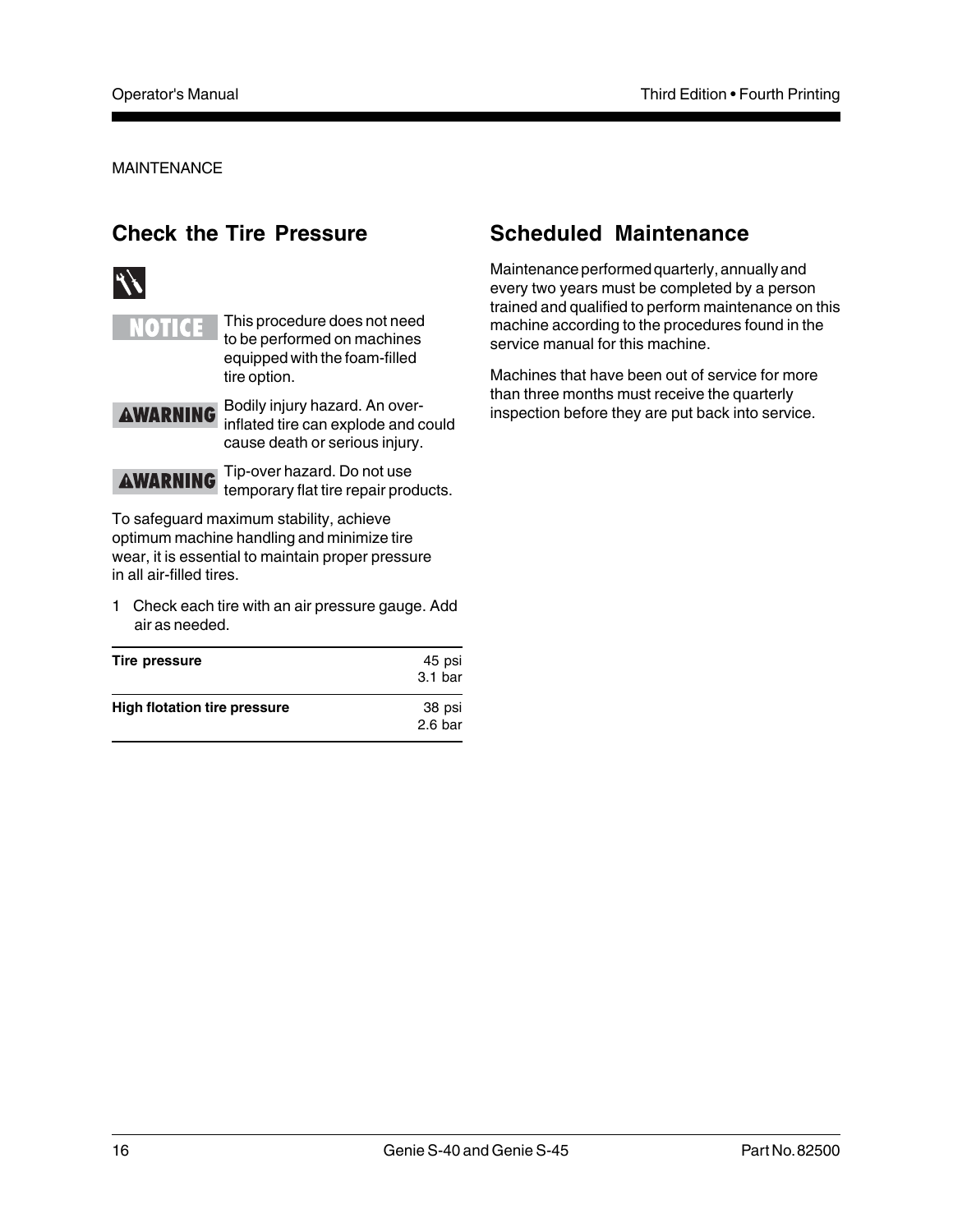## **Function Tests**



## **Do Not Operate Unless:**

- $\boxtimes$  You learn and practice the principles of safe machine operation contained in this operator's manual.
	- 1 Avoid hazardous situations.
	- 2 Always perform a pre-operation inspection.
	- **3 Always perform function tests prior to use.**

#### **Know and understand the function tests before going on to the next section.**

- 4 Inspect the workplace.
- 5 Only use the machine as it was intended.

### **Fundamentals**

The function tests are designed to discover any malfunctions before the machine is put into service. The operator must follow the step-by-step instructions to test all machine functions.

A malfunctioning machine must never be used. If malfunctions are discovered, the machine must be tagged and removed from service. Repairs to the machine may only be made by a qualified service technician, according to the manufacturer's specifications.

After repairs are completed, the operator must perform a pre-operation inspection and function tests again before putting the machine into service.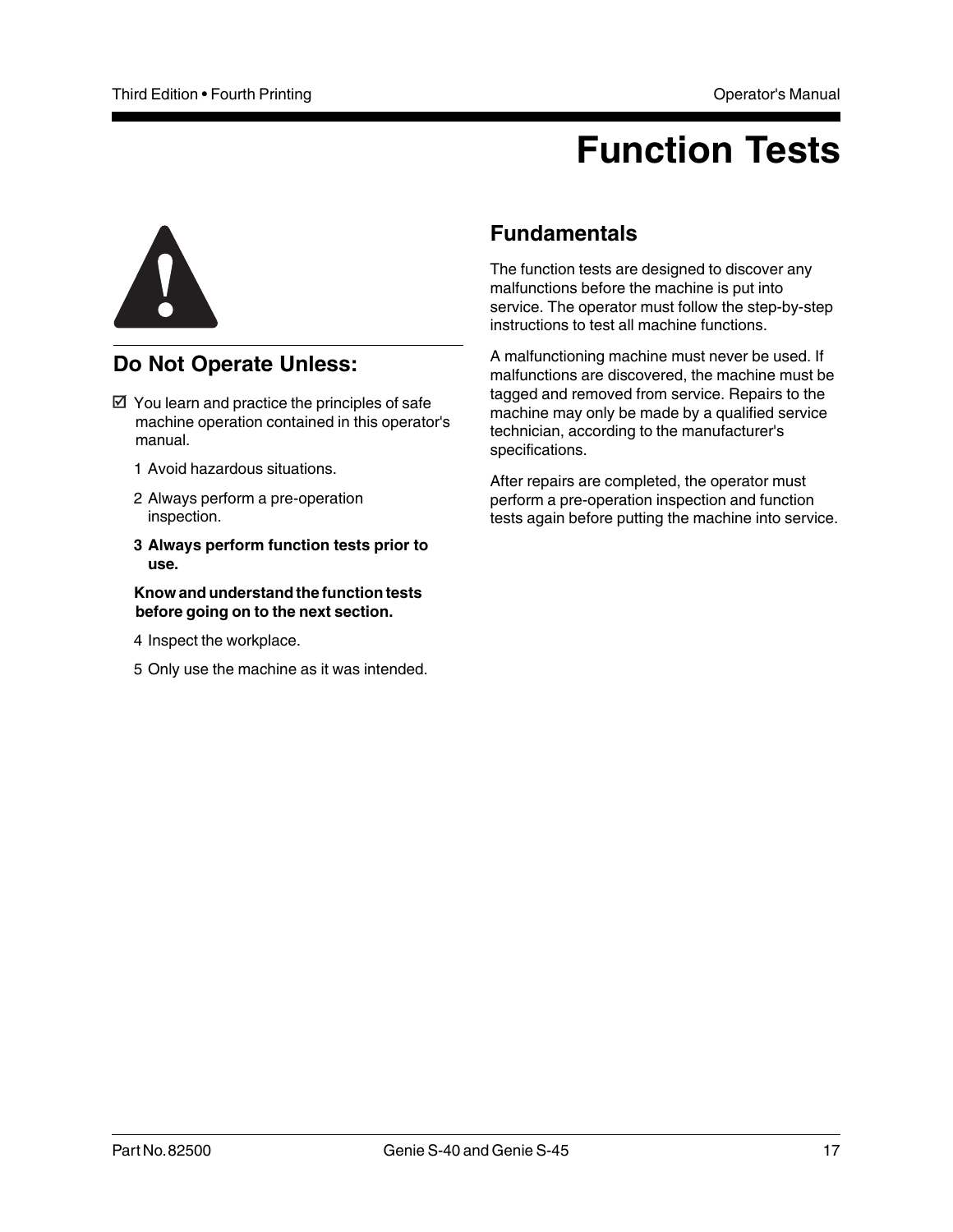1 Select a test area that is firm, level and free of obstruction.

## **At the Ground Controls**

- 2 Turn the key switch to ground control.
- 3 Pull out the red Emergency Stop button to the on position.
- **O** Result: The beacon (if equipped) should flash.
- 4 Start the engine. See Operating Instructions section.

#### **Test Emergency Stop**

- 5 Push in the red Emergency Stop button to the off position.
- **O** Result: The engine should turn off and all functions should not operate.
- 6 Pull out the red Emergency Stop button to the on position and restart the engine.

#### **Test the Machine Functions**

7 Do not hold the function enable switch to either side. Attempt to activate each boom and platform function toggle switch.



- Result: All boom and platform functions should not operate.
- 8 Hold the function enable switch to either side and activate each boom and platform function toggle switch.
- Result: All boom and platform functions should operate through a full cycle. The descent alarm (if equipped) should sound while the boom is lowering.

Machines equipped with Platform Level Control Disable Function: The platform level toggle switch will not operate when the boom is raised past the drive speed limit switch.

#### **Test the Tilt Sensor**

- 9 Pull out the platform red Emergency Stop button to the on position. Turn the key switch to platform control.
- 10 Open the tank side turntable cover and locate the tilt sensor next to the control box.



**O** Result: The alarm, located in the platform, should sound.

#### **Test Auxiliary Controls**

- 12 Turn the key switch to ground control and shut the engine off.
- 13 Pull out the red Emergency Stop button to the on position.
- 14 Simultaneously hold the auxiliary power switch on and activate each boom function toggle switch.



Note: To conserve battery power, test each function through a partial cycle.

**O** Result: All boom functions should operate.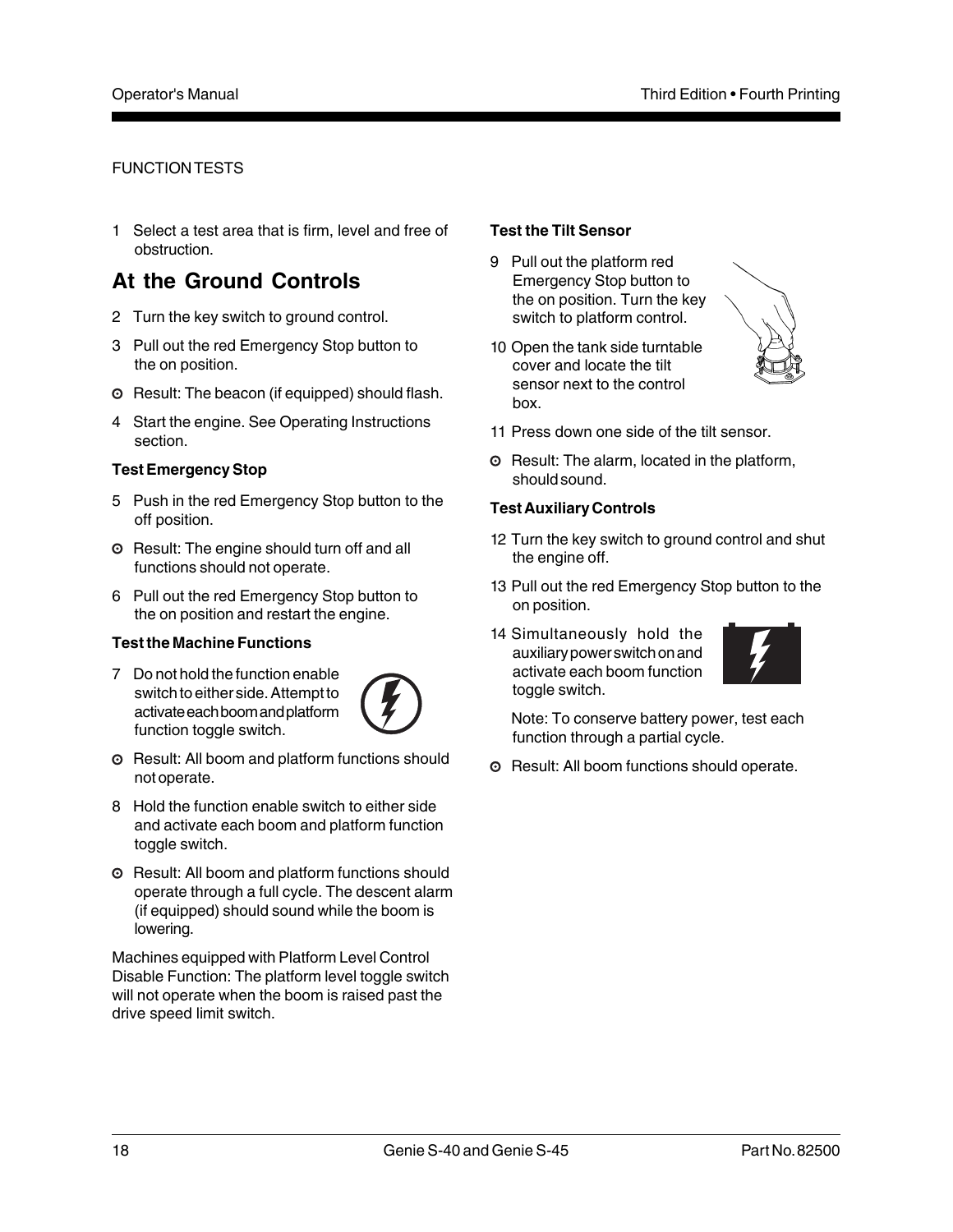## **At the Platform Controls**

#### **Test Emergency Stop**

- 15 Turn the key switch to platform control and restart the engine.
- 16 Push in the platform red Emergency Stop button to the off position.
- **O** Result: The engine should turn off and all functions should not operate.
- 17 Pull out the red Emergency Stop button and restart the engine.

#### **Test the Hydraulic Oil Return Filter**

- 18 Move the engine idle select switch to high idle (rabbit symbol).
- 19 Locate and check the hydraulic filter condition indicator.
- **O** Result: The filter should be operating with the plunger or the needle in the green area.
- 20 Move the engine idle select switch to foot switch activated high idle (rabbit and foot switch symbol).

#### **Test the Horn**

- 21 Push the horn button.
- **O** Result: The horn should sound.

#### **Test the Foot Switch**

- 22 Push in the platform Emergency Stop button to the off position.
- 23 Pull out the red Emergency Stop button to the on position but do not start the engine.
- 24 Press down the foot switch and attempt to start the engine by moving the start toggle switch to either side.
- **O** Result: The engine should not start.
- 25 Do not press down the foot switch and restart the engine.
- 26 Do not press down the foot switch. Test each machine function.
- **O** Result: The machine functions should not operate.

#### **Test Machine Functions**

- 27 Press down the foot switch.
- 28 Activate each machine function control handle or toggle switch.
- **O** Result: All boom/platform functions should operate through a full cycle.

Machines equipped with Platform Level Control Disable Function: The platform level toggle switch will not operate when the boom is raised past the drive speed limit switch.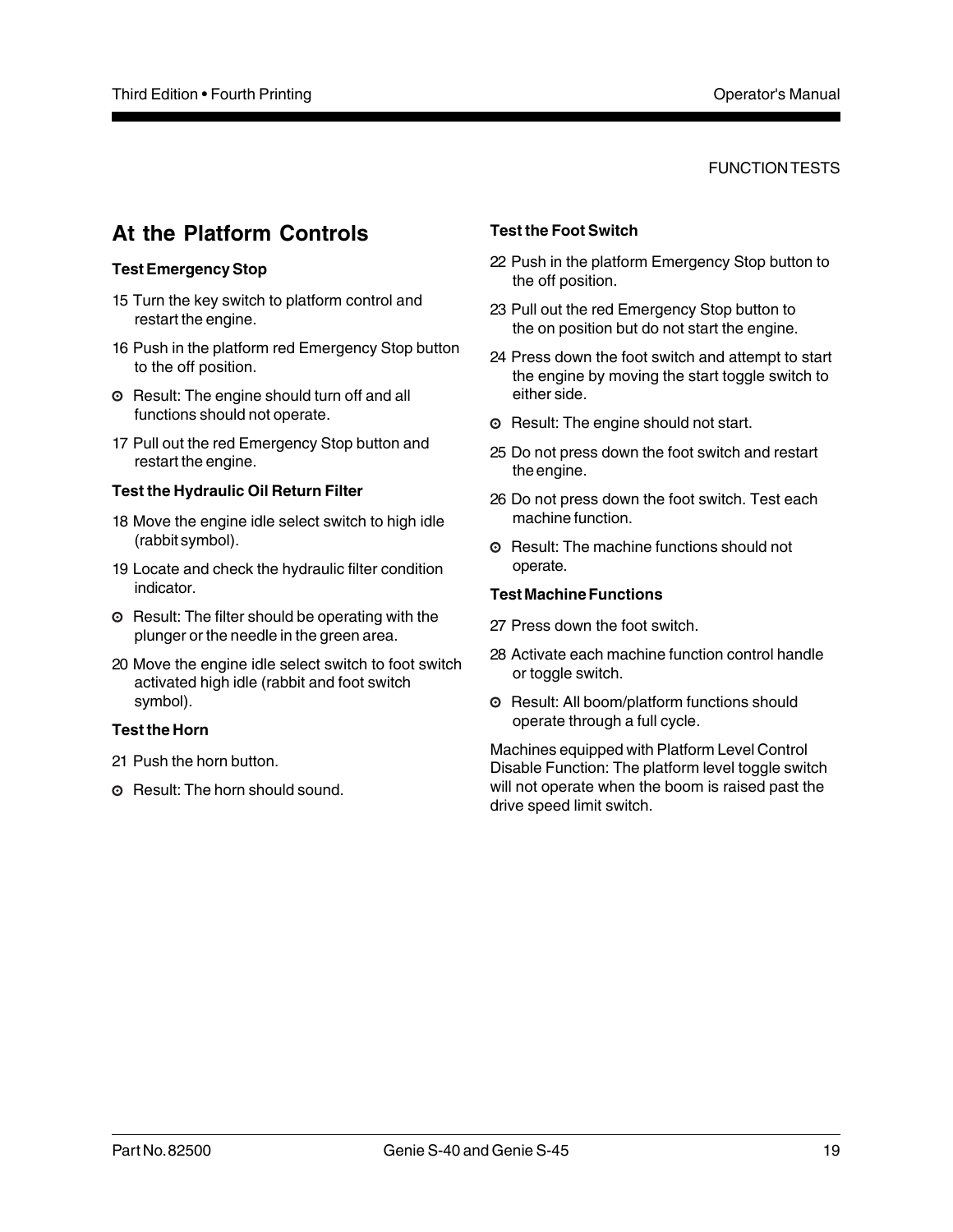#### **Test the Steering**

- 29 Press down the foot switch.
- 30 Press the thumb rocker switch on top of the drive control handle in the direction indicated by the blue triangle on the control panel OR slowly move the drive/steer control handle in the direction indicated by the blue triangle.
- **O** Result: The steer wheels should turn in the direction that the blue triangles point on the drive chassis.
- 31 Press the thumb rocker switch in the direction indicated by the yellow triangle on the control panel OR slowly move the drive/steer handle in the direction indicated by the yellow triangle.
- **O** Result: The steer wheels should turn in the direction that the yellow triangles point on the drive chassis.

#### **Test Drive and Braking**

- 32 Press down the foot switch.
- 33 Slowly move the drive control handle in the direction indicated by the blue arrow on the control panel until the machine begins to move, then return the handle to the center position.
- Result: The machine should move in the direction that the blue arrow points on the drive chassis, then come to an abrupt stop.
- 34 Slowly move the drive control handle in the direction indicated by the yellow arrow on the control panel until the machine begins to move, then return the handle to the center position.
- **O** Result: The machine should move in the direction that the yellow arrow points on the drive chassis, then come to an abrupt stop.

Note: The brakes must be able to hold the machine on any slope it is able to climb.

#### **Test the Oscillate Axle (oscillating axle-equipped models)**

- 35 Start the engine from the platform controls.
- 36 Drive the right steer tire up onto a 6 inch / 15 cm block or curb.
- **O** Result: The three remaining tires should stay in firm contact with the ground.
- 37 Drive the left steer tire up onto a 6 inch / 15 cm block or curb.
- **O** Result: The three remaining tires should stay in firm contact with the ground.
- 38 Drive both steer tires up onto a 6 inch / 15 cm block or curb.
- Result: The non-steer tires should stay in firm contact with the ground.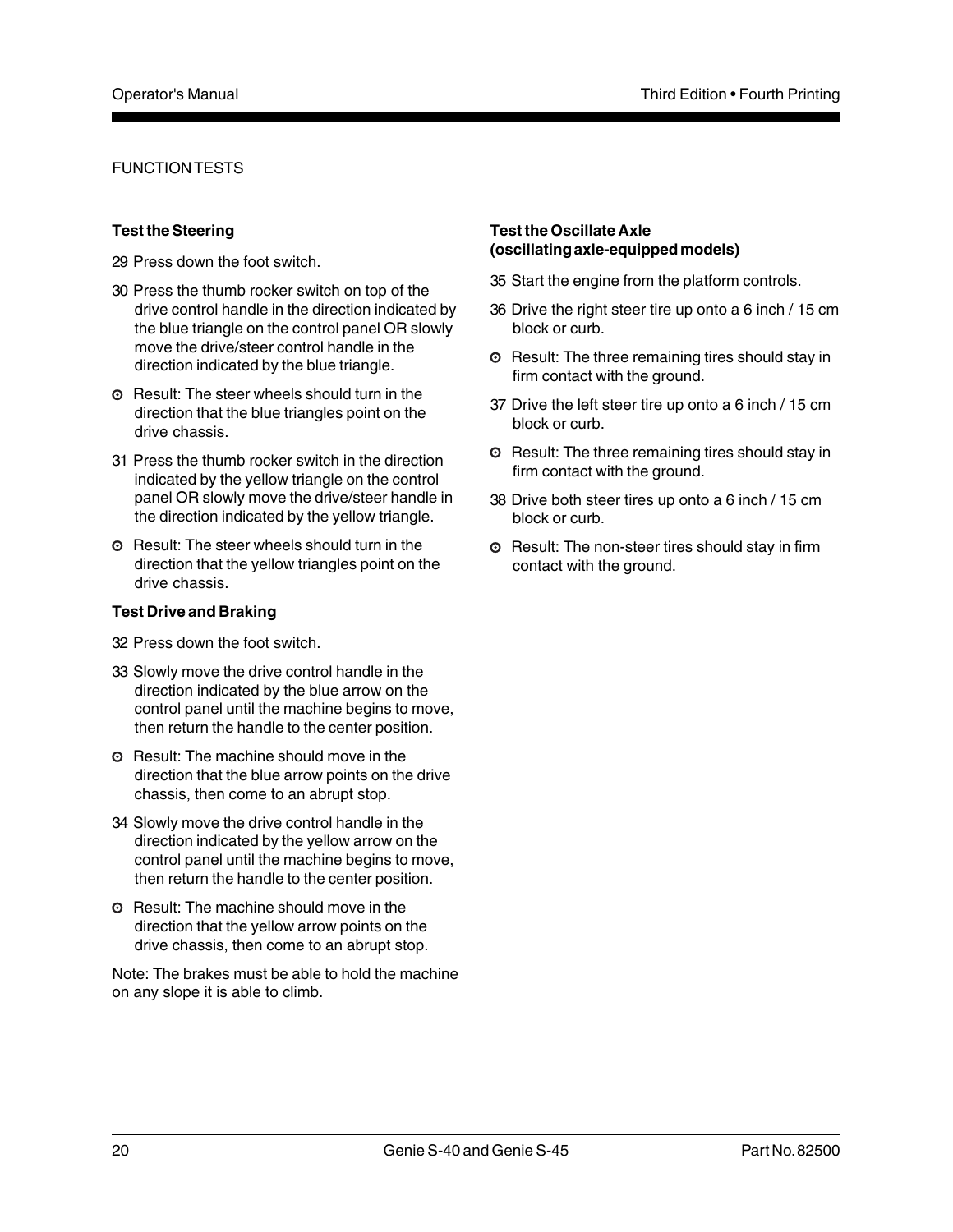#### **Test the Drive Enable System**

- 39 Press down the foot switch and lower the boom to the stowed position.
- 40 Rotate the turntable until the boom moves past one of the non-steer wheels.
- **O** Result: The drive enable indicator light should come on and remain on while the boom is anywhere in the range shown.



- 41 Move the drive control handle off center.
- **O** Result: The drive function should not operate.
- 42 Move and hold the drive enable toggle switch to either side and slowly move the drive control handle off center.
- **Example 2 Section** Should operate.

Note: When the drive enable system is in use, the machine may drive in the opposite direction that the drive and steer control handle is moved.

Use the color-coded direction arrows on the platform controls and the drive chassis to identify the direction of travel.

| Blue |        |
|------|--------|
|      |        |
|      | Yellow |

#### **Test Limited Drive Speed**

- 43 Press down the foot switch.
- 44 Raise the boom to just above horizontal.



- 45 Slowly move the drive control handle to the full drive position.
- **O** Result: The maximum achievable drive speed with the boom raised should not exceed 1 foot / 30 cm per second.
- 46 Lower the boom to the stowed position.
- 47 Extend the boom 1 foot / 30 cm.
- 48 Slowly move the drive control handle to the full drive position.
- **O** Result: The maximum achievable drive speed with the boom extended should not exceed 1 foot / 30 cm per second.

If the drive speed with the boom raised or extended exceeds 1 foot / 30 cm per second, immediately tag and remove the machine from service.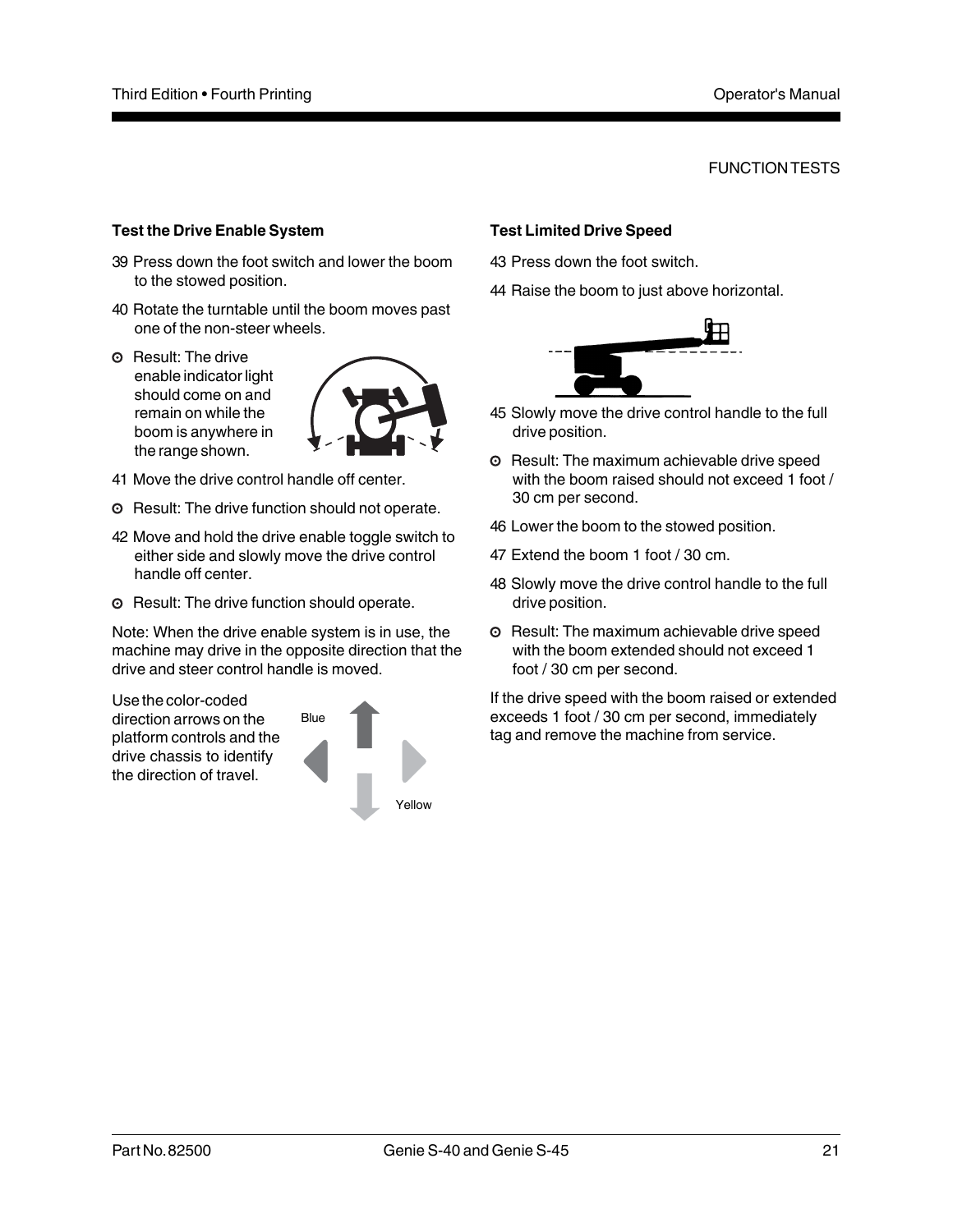#### **Test Auxiliary Controls**

- 49 Shut off the engine.
- 50 Pull out the red Emergency Stop button to the on position.
- 51 Press down the foot switch.
- 52 Simultaneously hold the auxiliary power switch on and activate each function control handle or toggle switch.

Note: To conserve battery power, test each function through a partial cycle.

**O** Result: All boom and steer functions should operate. Drive functions should not operate with auxiliary power.

#### **Test the Lift/Drive Select Function (if equipped)**

- 53 Press down the foot switch.
- 54 Move the drive control handle off center and activate a boom function toggle switch.
- **O** Result: No boom functions should operate. The machine will move in the direction indicated on the control panel.
- 55 Repair any malfunctions before operating the machine.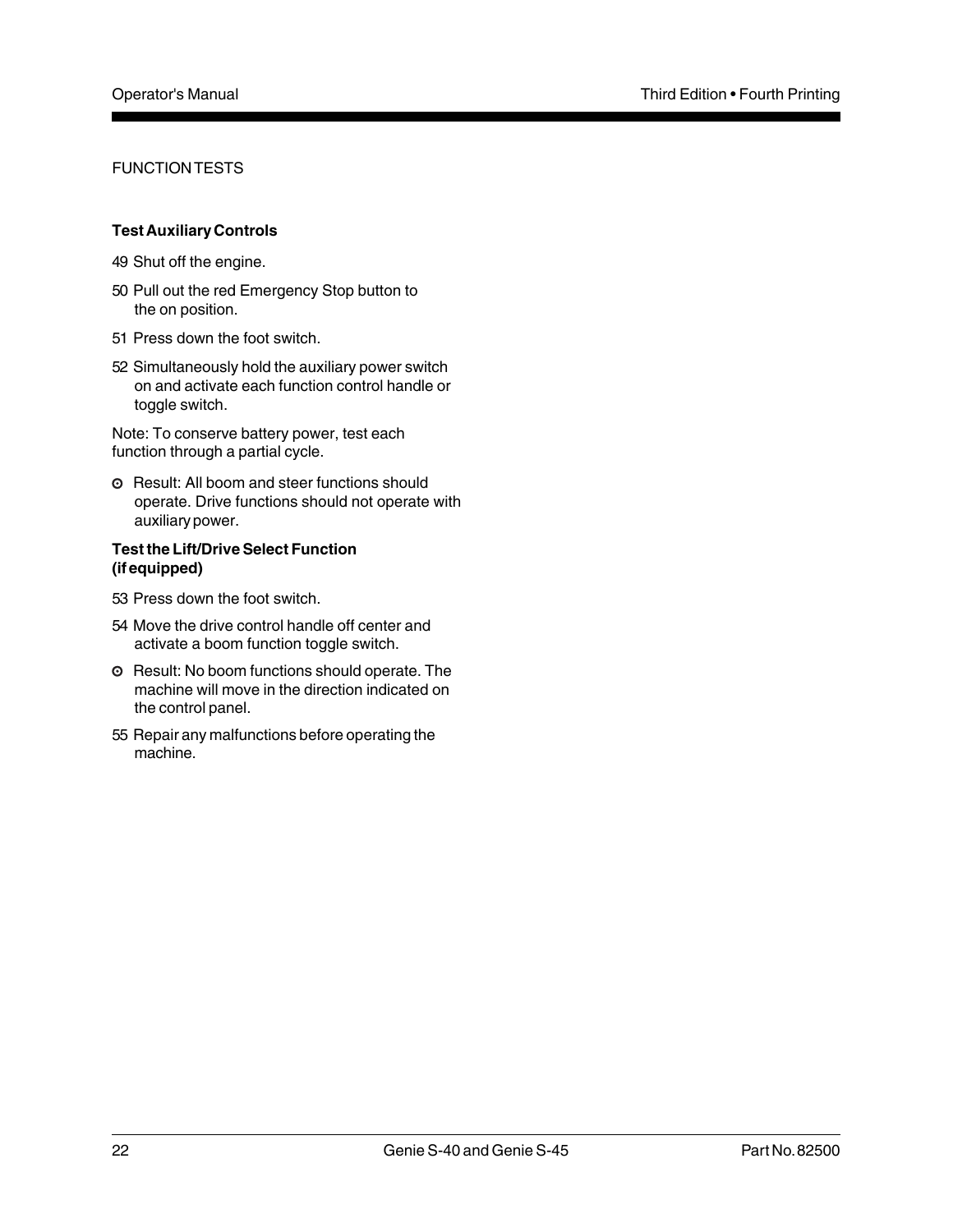## **Workplace Inspection**



## **Do Not Operate Unless:**

- $\boxtimes$  You learn and practice the principles of safe machine operation contained in this operator's manual.
	- 1 Avoid hazardous situations.
	- 2 Always perform a pre-operation inspection.
	- 3 Always perform function tests prior to use.
	- **4 Inspect the workplace.**

**Know and understand the workplace inspection before going on to the next section.**

5 Only use the machine as it was intended.

## **Fundamentals**

The workplace inspection helps the operator determine if the workplace is suitable for safe machine operation. It should be performed by the operator prior to moving the machine to the workplace.

It is the operator's responsibility to read and remember the workplace hazards, then watch for and avoid them while moving, setting up and operating the machine.

## **Workplace Inspection**

Be aware of and avoid the following hazardous situations:

drop-offs or holes

bumps, floor obstructions or debris

sloped surfaces

unstable or slippery surfaces

 overhead obstructions and high voltage conductors

hazardous locations

 inadequate surface support to withstand all load forces imposed by the machine

wind and weather conditions

the presence of unauthorized personnel

other possible unsafe conditions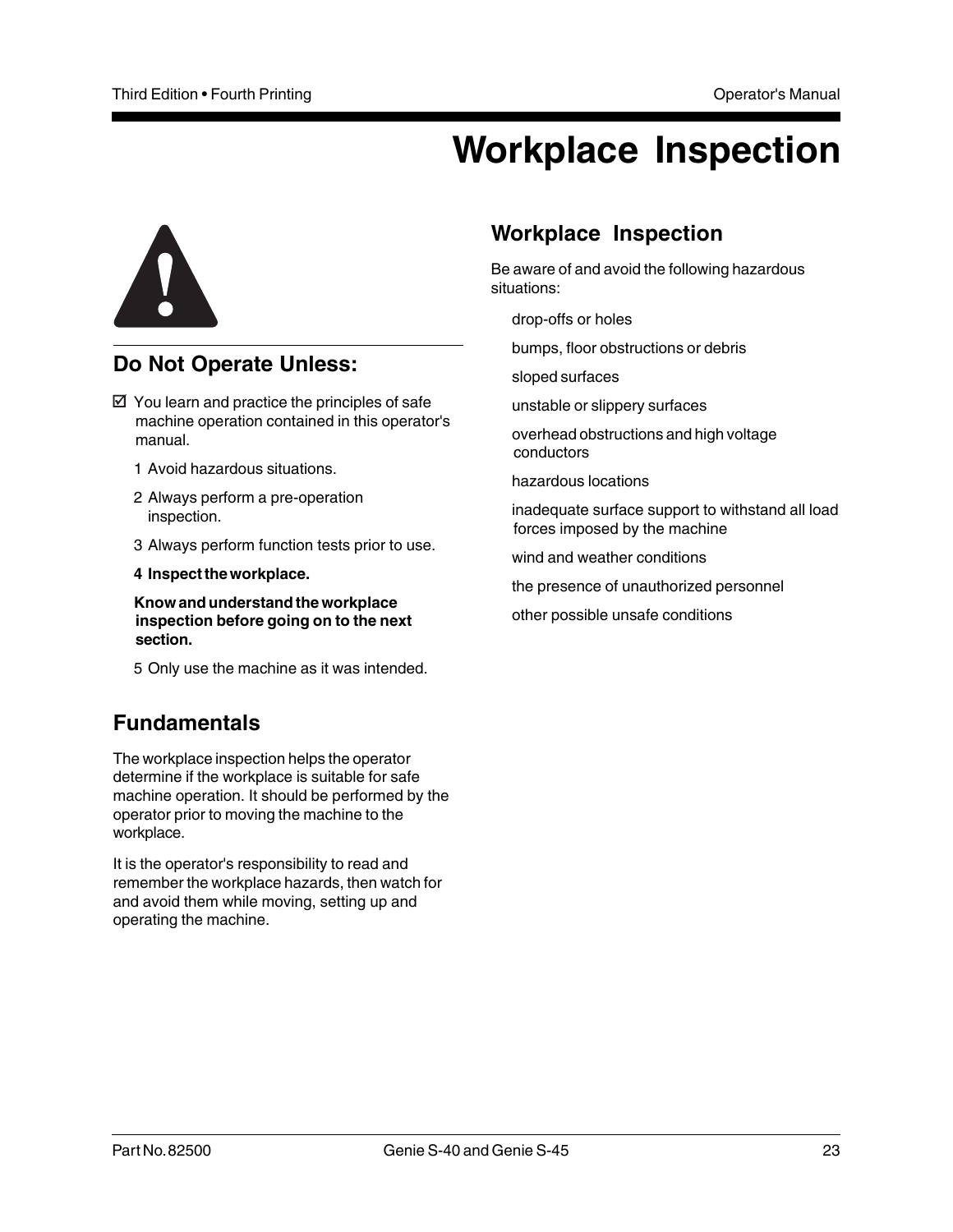## **Operating Instructions**



## **Do Not Operate Unless:**

- $\boxtimes$  You learn and practice the principles of safe machine operation contained in this operator's manual.
	- 1 Avoid hazardous situations.
	- 2 Always perform a pre-operation inspection.
	- 3 Always perform function tests prior to use.
	- 4 Inspect the workplace.
	- **5 Only use the machine as it was intended.**

## **Fundamentals**

The Operating Instructions section provides instructions for each aspect of machine operation. It is the operator's responsibility to follow all the safety rules and instructions in the operator's, safety and responsibilities manuals.

Using the machine for anything other than lifting personnel, along with their tools and materials, to an aerial work site is unsafe and dangerous.

Only trained and authorized personnel should be permitted to operate a machine. If more than one operator is expected to use a machine at different times in the same work shift, they must all be qualified operators and are all expected to follow all safety rules and instructions in the operator's, safety and responsibilities manuals. That means every new operator should perform a pre-operation inspection, function tests, and a workplace inspection before using the machine.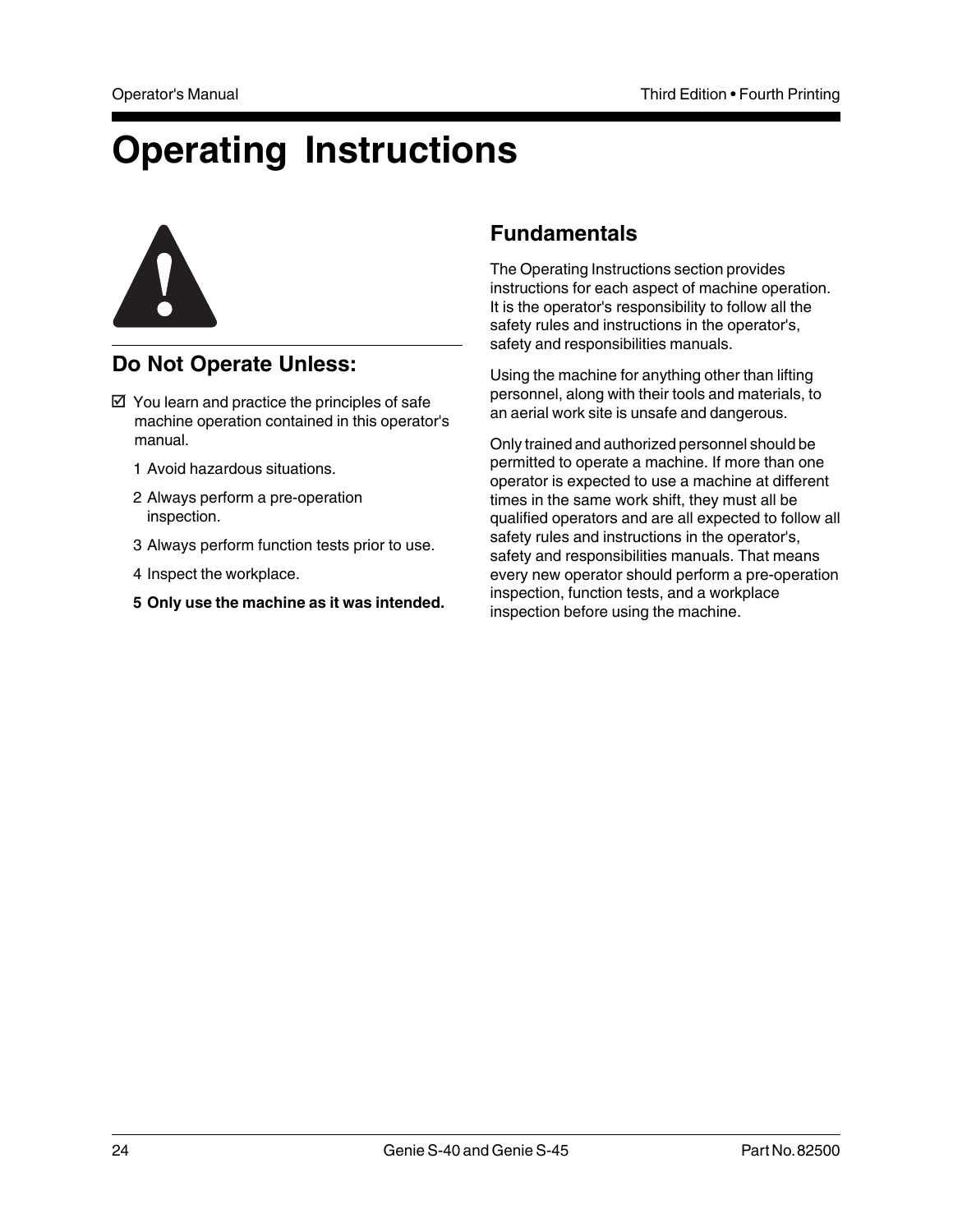## **Starting the Engine**

- 1 At the ground controls, turn the key switch to the desired position.
- 2 Be sure both ground and platform control red Emergency Stop buttons are pulled out to the on position.

#### **Gasoline/LPG models**

- 3 Choose fuel by moving the fuel select switch to the desired position.
- 4 Move the engine start toggle switch to either side. If the engine fails to start or dies, the restart delay will disable the start switch for 3 seconds.



#### **Diesel models**

- 3 Move the glow plug switch (if equipped) to either side and hold for 3 to 5 seconds.
- 4 Move the engine start toggle switch to either side. If the engine fails to start or dies, the restart delay will disable the start switch for 3 seconds.

#### **All models**

If engine fails to start after 15 seconds of cranking, determine the cause and repair any malfunction. Wait 60 seconds before trying to start again.

In cold conditions, 20°F / -6°C and below, warm the engine for 5 minutes before operating to prevent hydraulic system damage.

In extreme cold conditions, 0°F / -18°C and below, machines should be equipped with optional cold start kits. Attempting to start the engine when temperatures are below 0°F / -18°C may require the use of a booster battery.

Gasoline/LPG models: In cold conditions, 20°F / -6°C and below, the machine should be started on gasoline and warmed for 2 minutes, then switched to LPG. Warm engines can be started on LPG.

## **Emergency Stop**

Push in the red Emergency Stop button to the off position at the ground or platform controls to stop all machine functions and turn the engine off.

Repair any function that operates when the red Emergency Stop button is pushed in.

Selecting and operating the ground controls will override the platform red Emergency Stop button.

## **Auxiliary Controls**

Use auxiliary power if the primary power source (engine) fails.

- 1 Turn the key switch to ground or platform control.
- 2 Pull out the red Emergency Stop button to the on position.
- 3 Press down the foot switch when operating the auxiliary controls from the platform.
- 4 Simultaneously hold the auxiliary power switch on and activate the desired function.



The drive function will not operate with auxiliary power.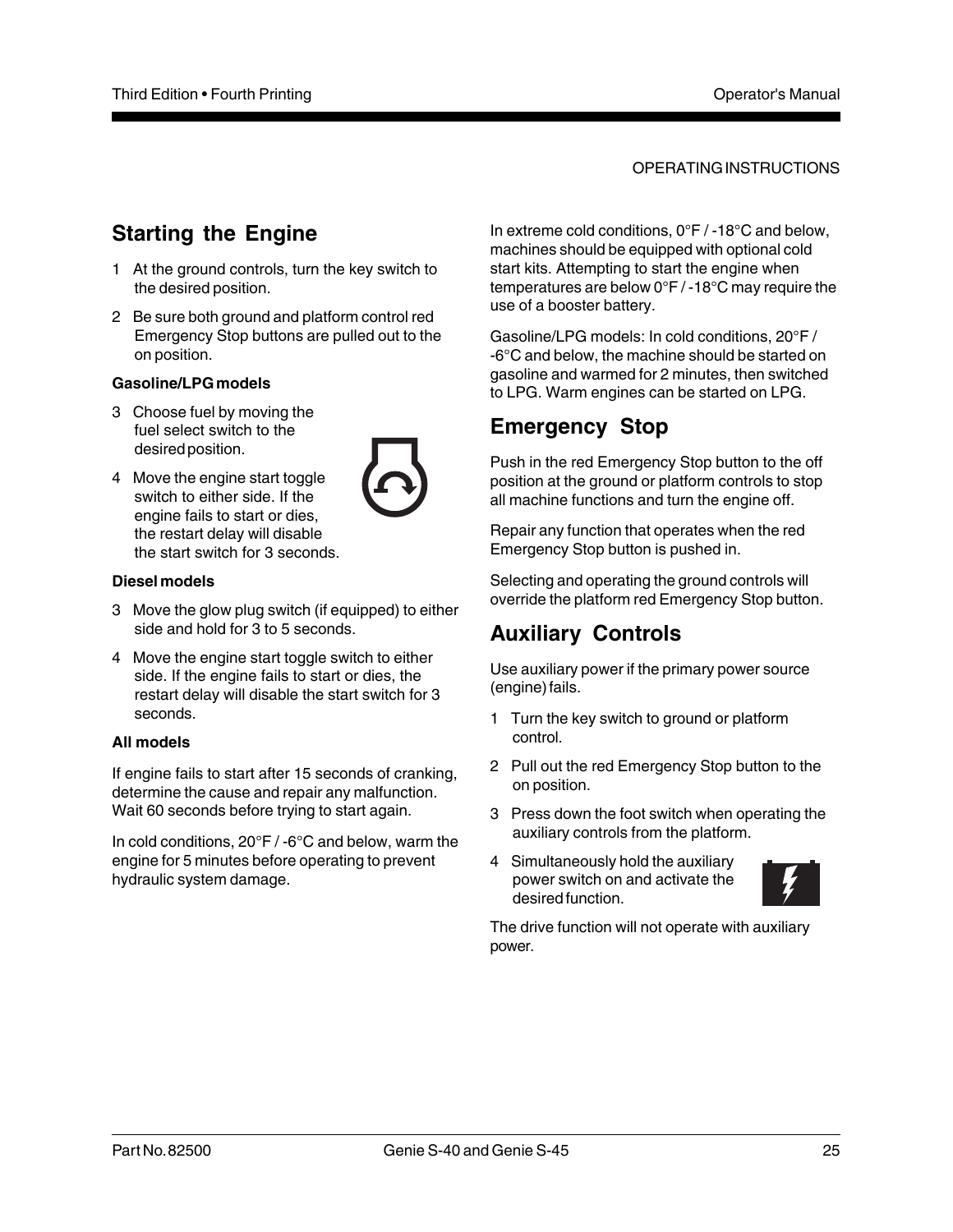## **Operation from Ground**

- 1 Turn the key switch to ground control.
- 2 Pull out the red Emergency Stop button to the on position.
- 3 Gasoline/LPG models: Choose fuel by moving the fuel select switch to the desired position.
- 4 Start the engine.

#### **To Position Platform**

1 Hold the function enable switch to either side.



2 Move the appropriate toggle switch according to the markings on the control panel.

Drive and steer functions are not available from the ground controls.

Machines equipped with Platform Level Control Disable Function: The platform level toggle switch will not operate when the boom is raised past the drive speed limit switch.

## **Operation from Platform**

- 1 Turn the key switch to platform control.
- 2 Pull out both ground and platform red Emergency Stop buttons to the on position.
- 3 Gasoline/LPG models: Choose fuel by moving the fuel select switch to the desired position.
- 4 Start the engine. Do not press down the foot switch when starting the engine.

#### **To Position Platform**

- 1 Press down the foot switch.
- 2 Slowly move the appropriate function control handle or toggle switch according to the markings on the control panel.

Machines equipped with Platform Level Control Disable Function: The platform level toggle switch will not operate when the boom is raised past the drive speed limit switch.

#### **To Steer**

- 1 Press down the foot switch.
- 2 Slowly move the drive/steer control handle in the direction indicated by the blue or yellow triangles OR press the thumb rocker switch located on top of the drive control handle.

Use the color-coded direction arrows on the platform controls and the drive chassis to identify the direction the wheels will turn.

#### **To Drive**

- 1 Press down the foot switch.
- 2 Increase speed: Slowly move the drive control handle off center.

Decrease speed: Slowly move the drive control handle toward center.

Stop: Return the drive control handle to center or release the foot switch.

Use the color-coded direction arrows on the platform controls and the drive chassis to identify the direction the machine will travel.

Machine travel speed is restricted when the boom is raised or extended.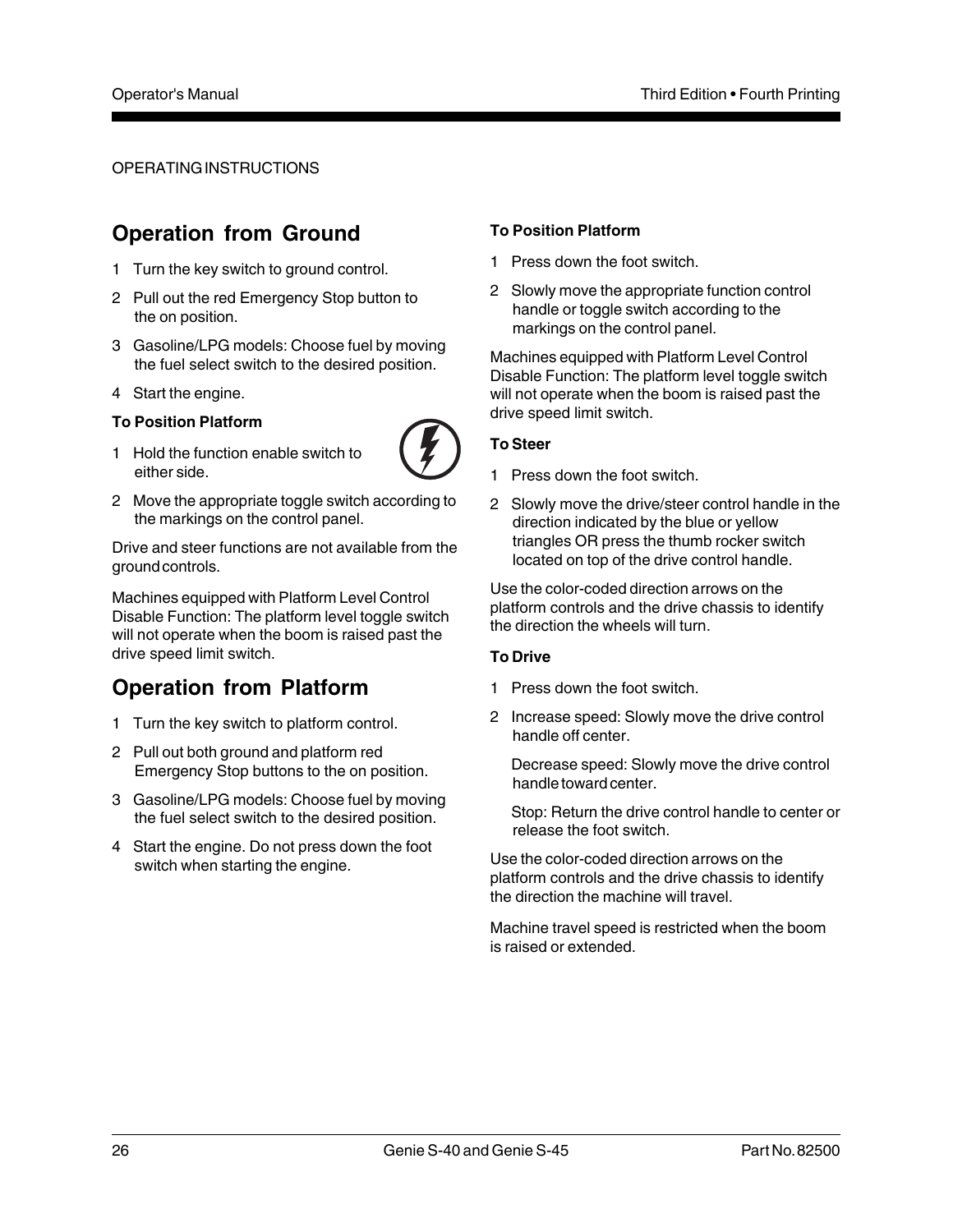#### **Drive Enable**

Light on indicates that the boom has moved just past either non-steer wheel and the drive function has been interrupted.



To drive, hold the drive enable switch to either side and slowly move the drive control handle off center.

Be aware that the machine may move in the opposite direction that the drive and steer controls are moved.

Always use the color-coded direction arrows on the platform controls and the drive chassis to identify the direction the machine will travel.

#### **Engine Idle Select (rpm)**

Select engine idle (rpm) using the symbols on the control panel.

When the foot switch is not pressed, the engine will idle at its lowest rpm.



 Turtle symbol: foot switch activated low idle Rabbit symbol: foot switch activated high idle

## **Generator (if equipped)**

To operate the generator, move the generator toggle switch to the on position. The engine will continue to run but no drive or boom functions will operate.

Plug a power tool into the power to platform GFCI outlet.

To resume machine functions, move the generator toggle switch to the off position. All functions will operate.

### **Check Engine Light (if equipped)**



Light on and engine stopped: Tag the machine and remove from service.

Light on and engine still running: Contact service personnel within 24 hours.

### **Machine Not Level Indicator Light (if equipped)**



Light on indicates the machine is not level. The tilt alarm will be sounding when this light is on. Move the machine to a firm level surface.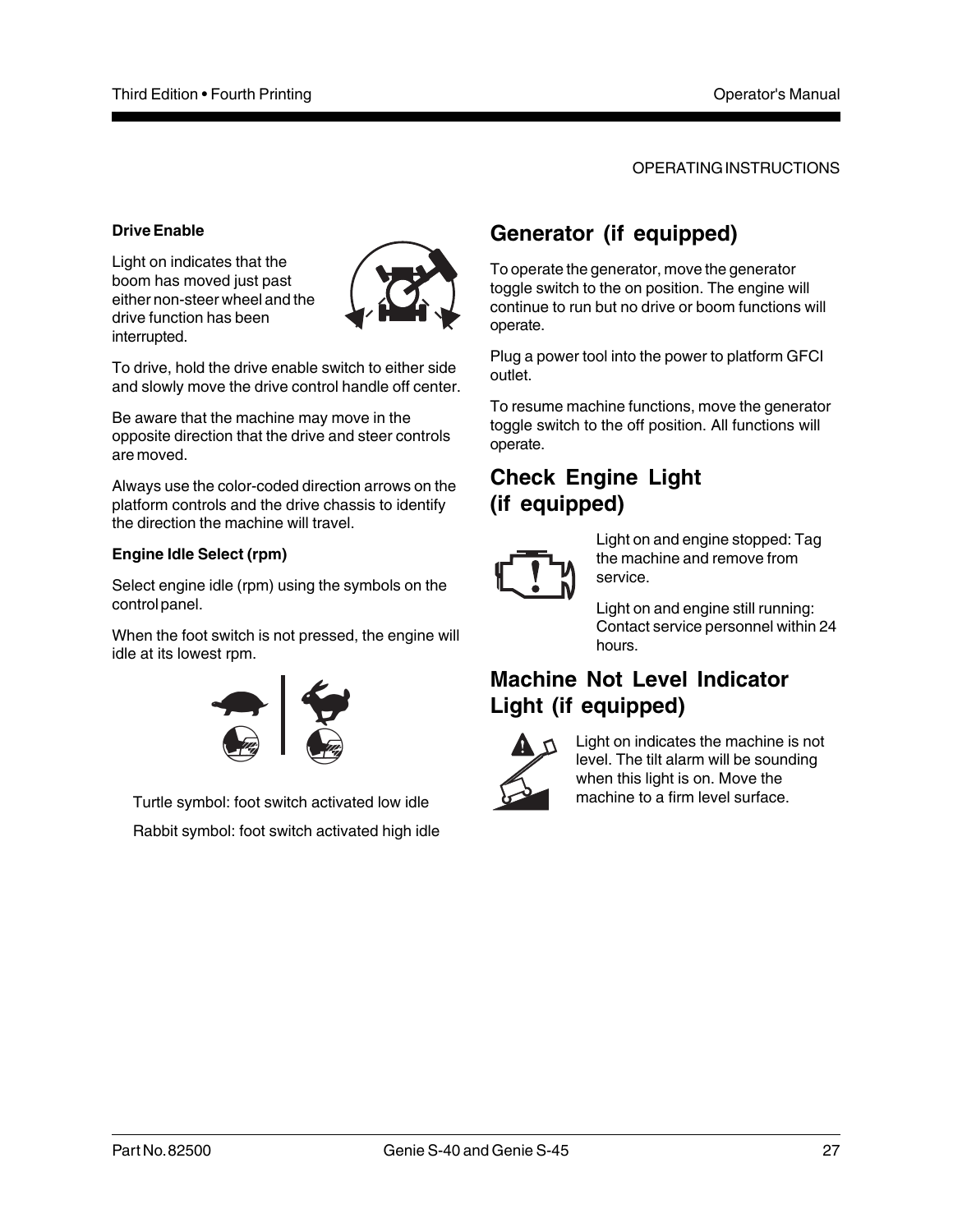## **Platform Overload Indicator Light (if equipped)**



Light flashing indicates the platform is overloaded and no functions will operate.

Remove weight from the platform until the light goes off.

## **Fall Protection**

Personal fall protection equipment (PFPE) is required when operating this machine.

All PFPE must comply with applicable governmental regulations, and must be inspected and used in accordance with the PFPE manufacturer's instructions.

## **After Each Use**

- 1 Select a safe parking location—firm level surface, clear of obstruction and traffic.
- 2 Retract and lower the boom to the stowed position.
- 3 Rotate the turntable so that the boom is between the non-steer wheels.
- 4 Turn the key switch to the off position and remove the key to secure from unauthorized use.
- 5 Chock the wheels.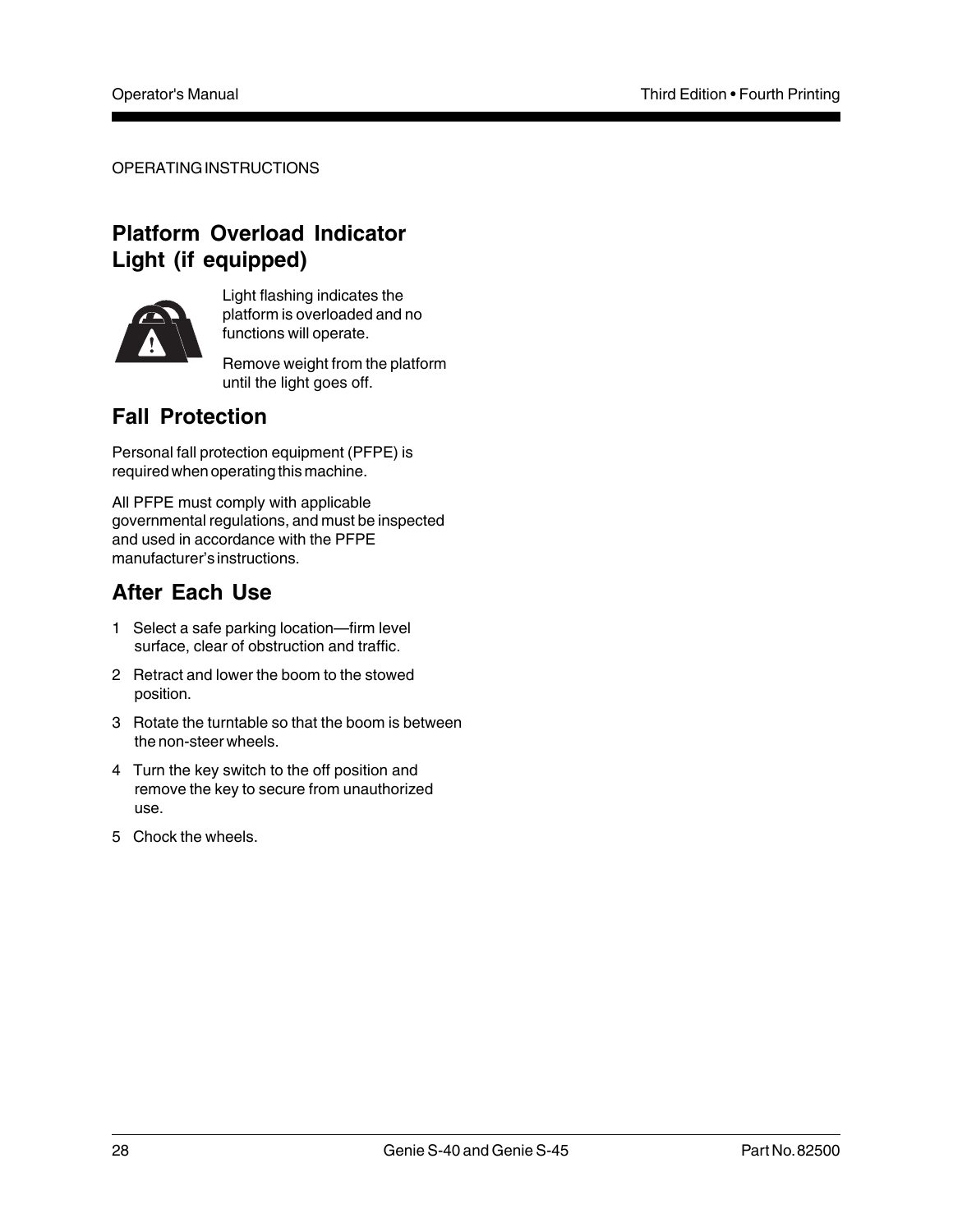## **Transport and Lifting Instructions**



## **Observe and Obey:**

- $\boxtimes$  The transport vehicle must be parked on a level surface.
- $\boxtimes$  The transport vehicle must be secured to prevent rolling while the machine is being loaded.
- $\boxtimes$  Be sure the vehicle capacity, loading surfaces and straps or lines are sufficient to withstand the machine weight. See the serial plate for the machine weight.
- $\boxtimes$  Be sure the turntable is secured with the turntable rotation lock before transporting. Be sure to unlock the turntable for operation.

## **Free-wheel Configuration for Winching**

Chock the wheels to prevent the machine from rolling.

2WD models: Release the non-steer wheel brakes by turning over the drive hub disconnect caps.

4WD models: Release the wheel brakes by turning over all four drive hub disconnect caps.



Be sure the winch line is properly secured to the drive chassis tie points and the path is clear of all obstructions.

Reverse the procedures described to re-engage the brakes.

Note: The pump free-wheel valve should always remain closed.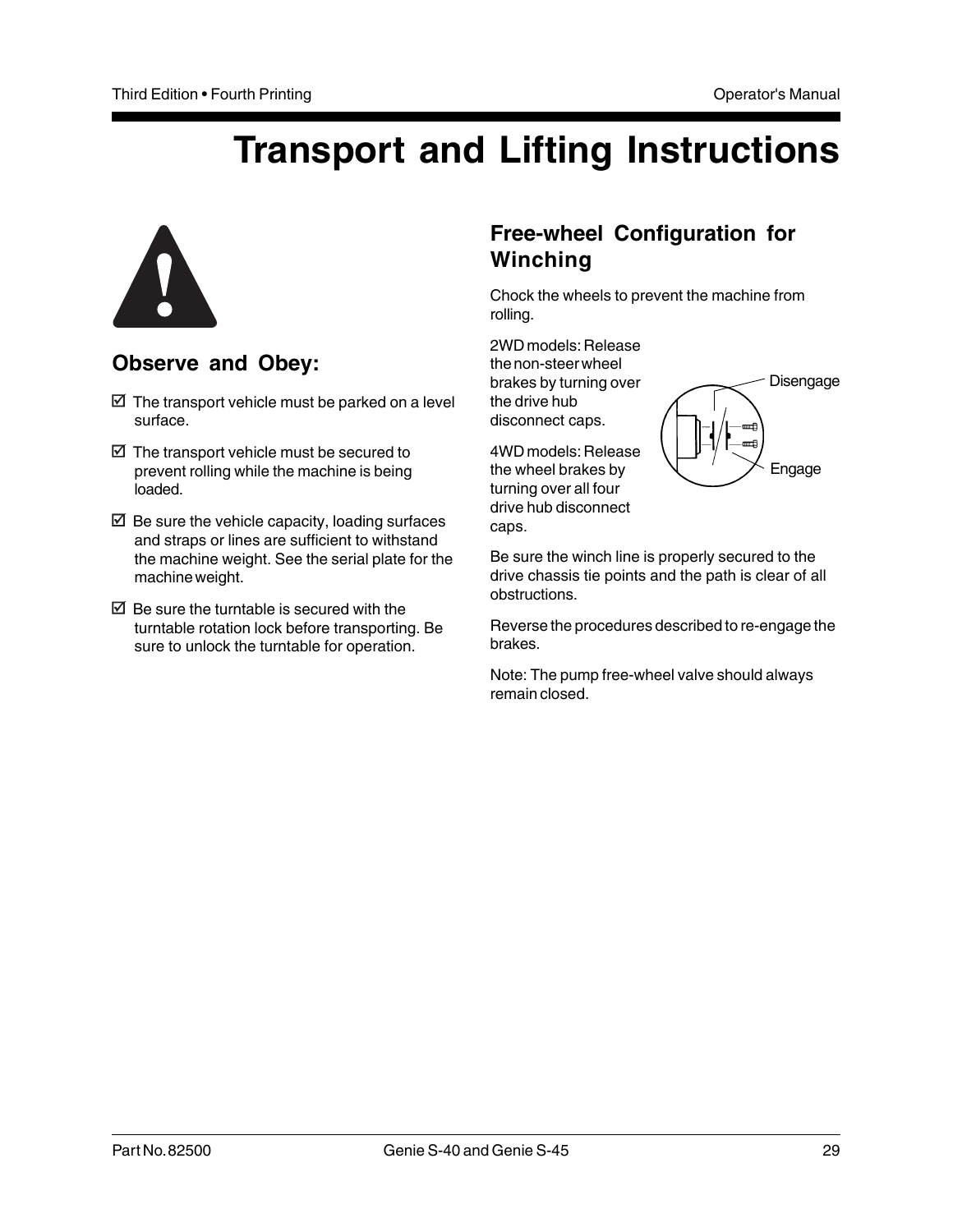#### TRANSPORT AND LIFTING INSTRUCTIONS

## **Securing to Truck or Trailer for Transit**

Always use the turntable rotation lock pin each time the machine is transported.

Turn the key switch to the off position and remove the key before transporting.

Inspect the entire machine for loose or unsecured items.

#### **Securing the Chassis**

Use chains of ample load capacity.

Truck bed

Use a minimum of 5 chains.

Adjust the rigging to prevent damage to the chains.

#### **Securing the Platform - S-40**

Place a block under the platform rotator. Do not allow the block to contact the platform cylinder.

Secure the platform with a nylon strap placed through the lower platform support. Do not use excessive downward force when securing the boom section.

#### **Securing the Platform - S-45**

Place a block under the jib knuckle. Do not allow the block to contact the platform cylinder.

Secure the platform with a nylon strap placed over the jib knuckle. Do not use excessive downward force when securing the boom section.

Fully raise the jib for transport.

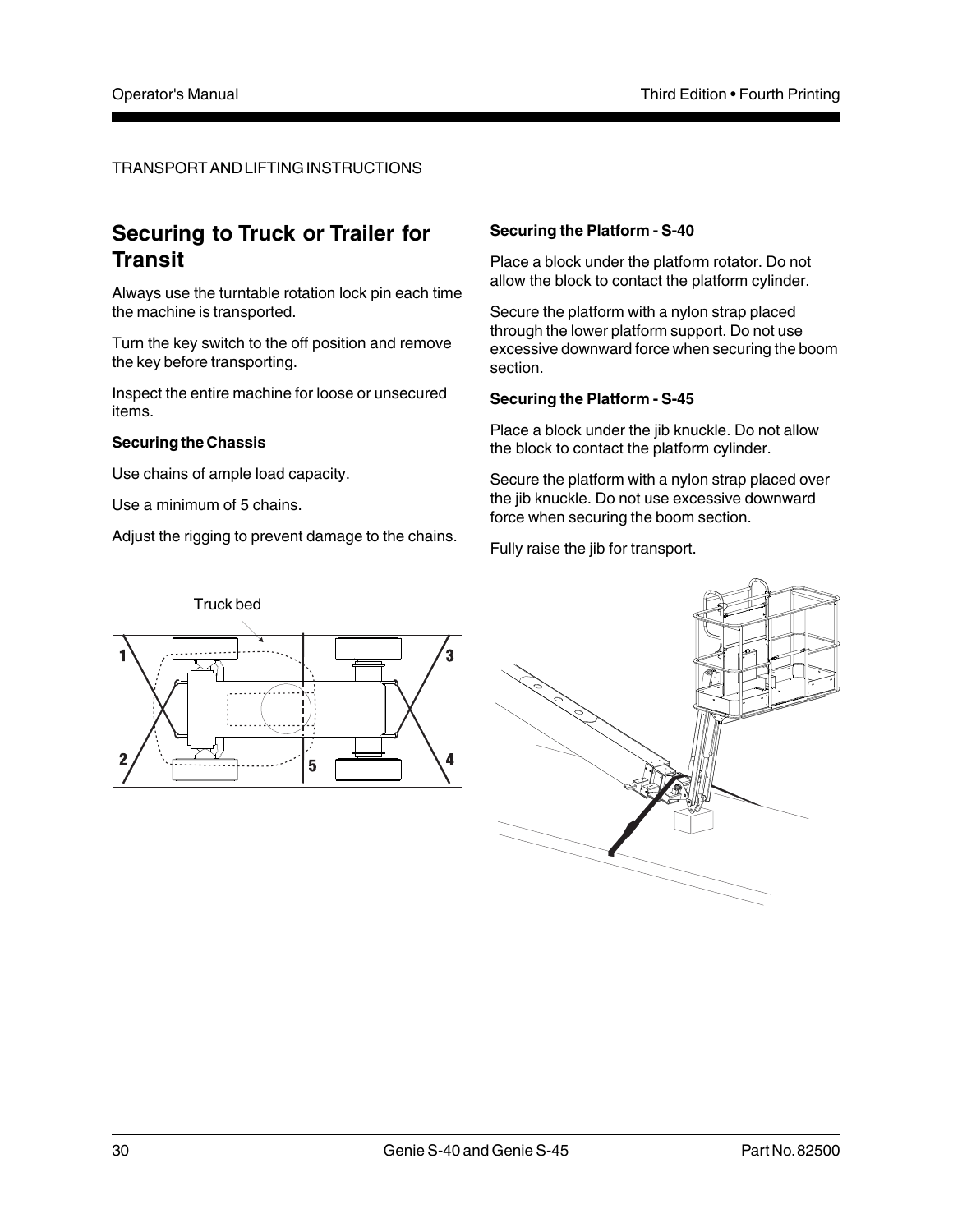TRANSPORT AND LIFTING INSTRUCTIONS



### **Observe and Obey:**

- $\boxtimes$  Only qualified riggers should rig and lift the machine.
- $\boxtimes$  Be sure the crane capacity, loading surfaces and straps or lines are sufficient to withstand the machine weight. See the serial plate for the machine weight.

## **Lifting Instructions**

Fully lower and retract the boom. Move the jib boom parallel with the ground. Remove all loose items on the machine.

Use the turntable rotation lock to secure the turntable.

Determine the center of gravity of your machine using the table and the picture on this page.

Attach the rigging only to the designated lifting points on the machine. There are two lifting points on the chassis and one on the turntable.

Adjust the rigging to prevent damage to the machine and to keep the machine level.

|        | X Axis                   | <b>Y Axis</b>      |
|--------|--------------------------|--------------------|
| $S-40$ | $4.41$ ft<br>$1.34 \; m$ | $3.23$ ft<br>98 cm |
| $S-45$ | 3.86 ft<br>1.18 m        | $3.12$ ft<br>95 cm |

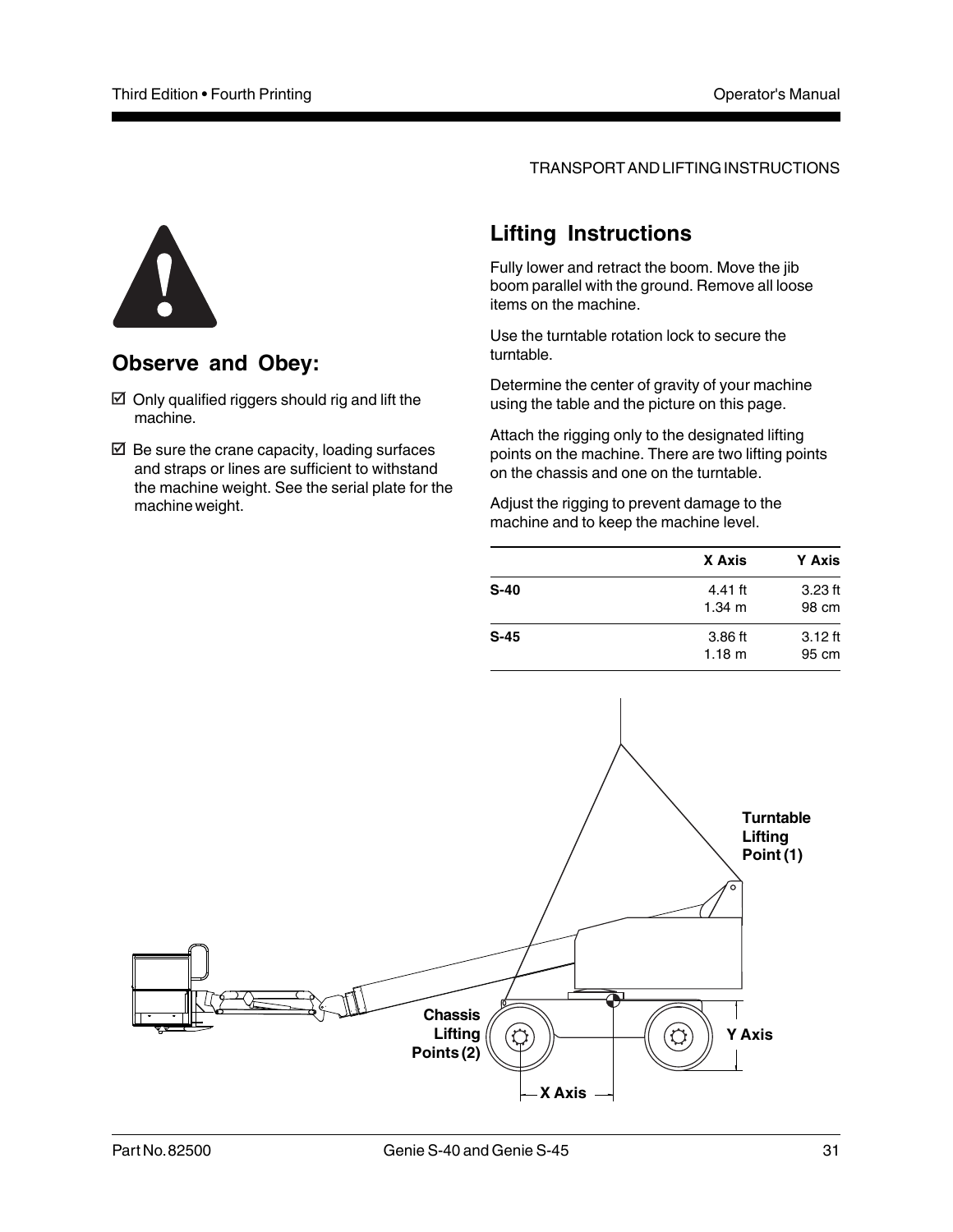## **Decals**

## **Inspection for Decals with Words**

Determine whether the decals on your machine have words or symbols. Use the appropriate inspection to verify that all decals are legible and in place.

| Part No. | <b>Decal Description</b><br>Quantity      |                         |
|----------|-------------------------------------------|-------------------------|
| 27204    | Arrow - Blue                              | 1                       |
| 27205    | Arrow - Yellow                            | 1                       |
| 27206    | Triangle- Blue                            | 2                       |
| 27207    | Triangle - Yellow                         | $\overline{c}$          |
| 27564    | Danger - Electrocution Hazard             | 3                       |
| 28158    | Label - Unleaded                          | $\mathbf{1}$            |
| 28159    | Label - Diesel                            | 1                       |
| 28160    | Label - Liquid Petroleum Gas              | $\overline{\mathbf{c}}$ |
| 28161    | Warning - Crushing Hazard                 | 3                       |
| 28163    | Notice - Max Side Force, 150 lbs / 667 N  | 1                       |
| 28164    | Notice - Hazardous Materials              | 1                       |
| 28165    | Notice - Foot Switch                      | 1                       |
| 28171    | Label - No Smoking                        | 2                       |
| 28174    | Label - Power to Platform, 230V           | 2                       |
| 28175    | Caution - Compartment Access              | 1                       |
| 28176    | Notice - Missing Manuals                  | 1                       |
| 28177    | Warning - Platform Rotate                 | $\overline{\mathbf{c}}$ |
| 28181    | Warning - No Step or Ride                 | $\mathbf{1}$            |
| 28235    | Label - Power to Platform, 115V           | $\overline{c}$          |
| 28236    | Warning - Failure To Read                 | 1                       |
| 30080    | Notice - Max Capacity, 500 lbs / 227 kg   | 1                       |
| 31060    | Danger - Tip-over Hazard, Interlock       | 3                       |
| 32700    | Danger - General Safety                   | $\overline{c}$          |
| 32719    | Notice - Tire Specifications              | 4                       |
| 32728    | Label - Generator (option)                | 1                       |
| 33952    | Danger - Tilt-Alarm                       | 1                       |
| 33986    | Notice - Deutz Diesel Engine Specs, 4 cyl | 1                       |
| 35599    | Notice - Align Air Hoses                  | 1                       |
| 40434    | Label - Lanyard Anchorage                 | 3                       |
|          |                                           |                         |

| Part No. | <b>Decal Description</b><br>Quantity       |   |
|----------|--------------------------------------------|---|
| 49741    | Notice - Ford Engine Specs, LRG-425 EFI 1  |   |
| 44981    | Label - Air line to Platform               | 2 |
| 52966    | Cosmetic - 4 x 2                           | 1 |
| 52967    | Cosmetic $-4 \times 4$                     | 1 |
| 53037    | Notice - Deutz Diesel Engine Specs, 3 cyl  | 1 |
| 62072    | Cosmetic - Genie S-40                      | 1 |
| 62073    | Cosmetic - S-40                            | 1 |
| 62074    | Cosmetic - Genie S-45                      | 1 |
| 62075    | Cosmetic - S-45                            | 1 |
| 62959    | Cosmetic - S-40                            | 1 |
| 62960    | Cosmetic - S-45                            | 1 |
| 63461    | Notice - Perkins Engine Specs              | 1 |
| 72847    | Notice - Tire Specifications, Hi-Flotation | 4 |
| 82283    | Notice - Operating Instructions            | 2 |
| 82366    | Label - Chevron Rykon                      | 1 |
| 82581    | Ground Control Panel                       | 1 |
| 82644    | Notice - Perkins Engine Specs              | 1 |
| 82767    | <b>Platform Control Panel</b>              | 1 |
| 97548    | Notice - Deutz Engine Specs                | 1 |
| 97571    | Notice - Ford Engine Specs                 | 1 |
| 97602    | Warning - Explosion Hazard                 | 1 |
| 226500   | Label - Wheel Load, S-40                   | 4 |
| 226501   | Label - Wheel Load, S-45                   | 4 |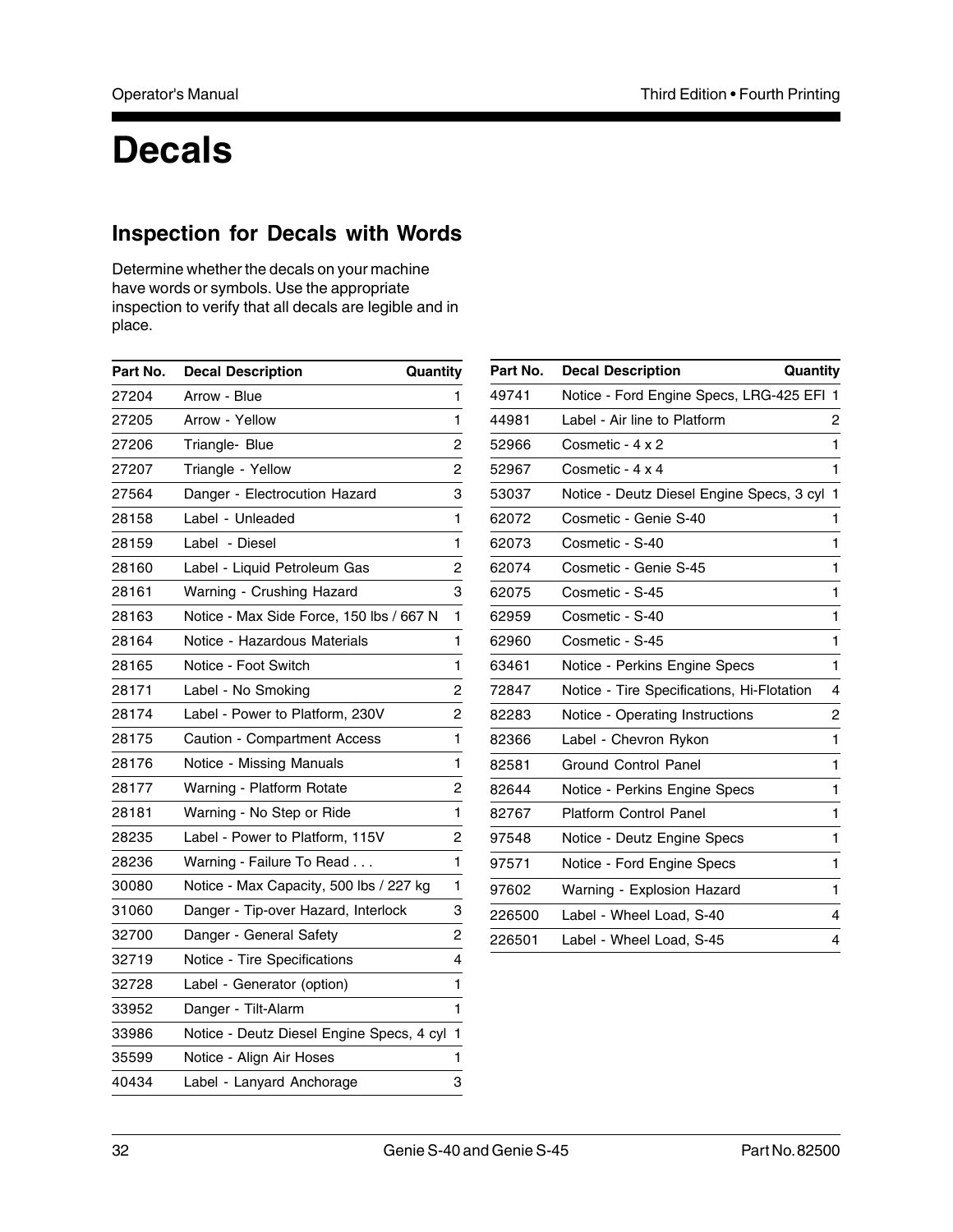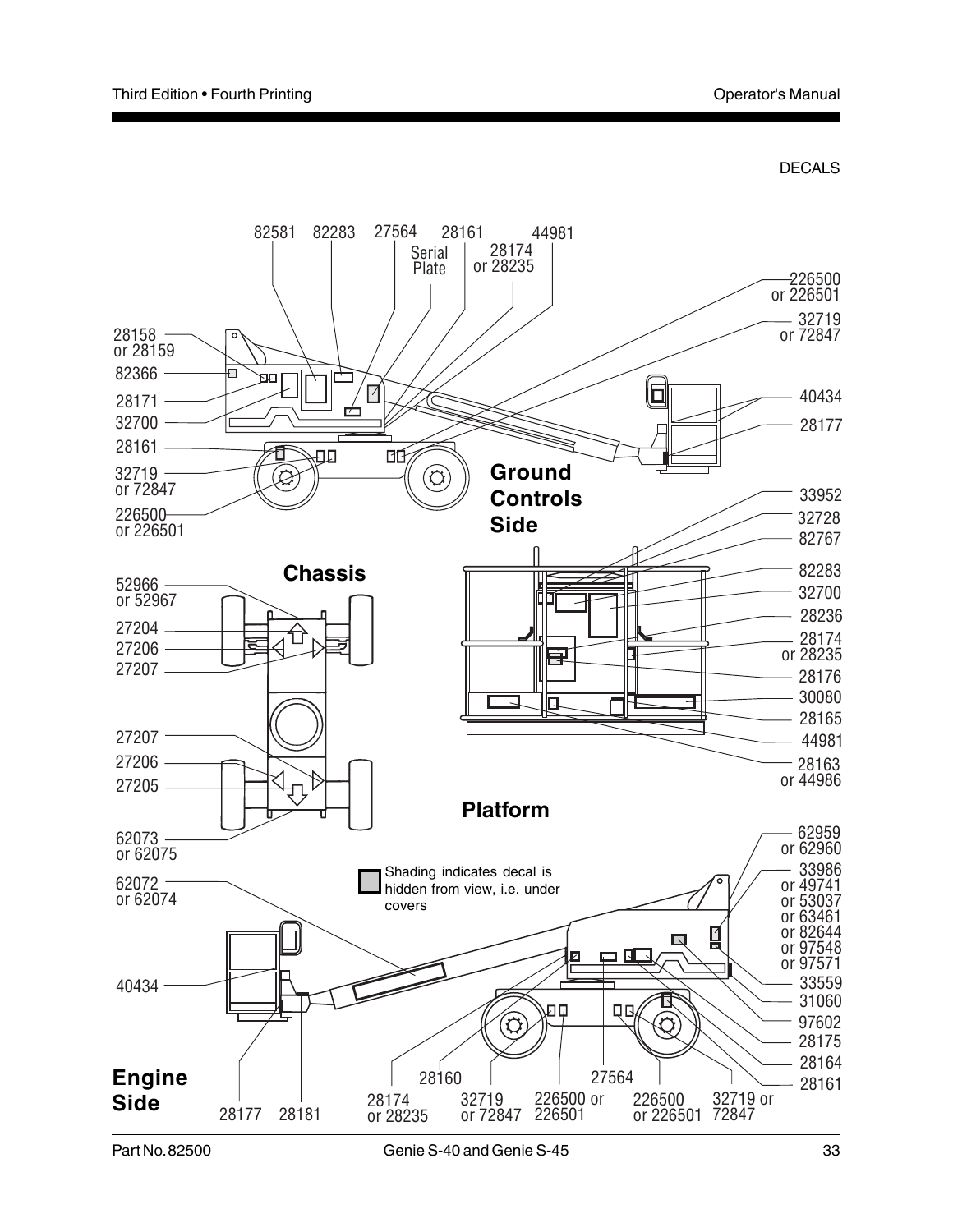#### DECALS

## **Inspection for Decals with Symbols**

Determine whether the decals on your machine have words or symbols. Use the appropriate inspection to verify that all decals are legible and in place.

| Part No. | <b>Decal Description</b>        | Quantity       |
|----------|---------------------------------|----------------|
| 27204    | Arrow - Blue                    | 1              |
| 27205    | Arrow - Yellow                  | 1              |
| 27206    | Triangle- Blue                  | 2              |
| 27207    | Triangle - Yellow               | 2              |
| 28158    | Label - Unleaded                | 1              |
| 28159    | Label - Diesel                  | 1              |
| 28160    | Label - Liquid Petroleum Gas    | 1              |
| 28171    | Label - No Smoking              | 2              |
| 28174    | Label - Power to Platform, 230V | $\overline{2}$ |
| 28235    | Label - Power to Platform, 115V | 2              |
| 32728    | Label - Generator (option)      | 1              |
| 40434    | Label - Lanyard Anchorage       | 3              |
| 44981    | Label - Air line to Platform    | 2              |
| 52966    | Cosmetic - 4 x 2                | 1              |
| 52967    | Cosmetic - 4 x 4                | 1              |
| 62072    | Cosmetic - Genie S-40           | 1              |
| 62073    | Cosmetic - S-40                 | 1              |
| 62074    | Cosmetic - Genie S-45           | 1              |
|          |                                 |                |

| Part No. | <b>Decal Description</b>            | Quantity |
|----------|-------------------------------------|----------|
| 62075    | Cosmetic - S-45                     | 1        |
| 62959    | Cosmetic - S-40                     | 1        |
| 62960    | Cosmetic - S-45                     | 1        |
| 82602    | Danger - Max. Manual Force, 667N    | 1        |
| 82604    | Danger - Max. Manual Force, 400N    | 1        |
| 82767    | <b>Platform Control Panel</b>       | 1        |
| 82472    | Warning - Crushing Hazard           | 3        |
| 82473    | Caution - Compartment Access        | 1        |
| 82487    | Label - Operating Instructions      | 2        |
| 82544    | Danger - Electrocution Hazard       | 3        |
| 82545    | Danger - Max. Capacity, 227 kg      | 1        |
| 82548    | Warning - Platform Rotate           | 2        |
| 82581    | Ground Control Panel                | 1        |
| 82586    | Label - Tire Pressure               | 4        |
| 82587    | Label - Tire Pressure, Hi Flotation | 4        |
| 82646    | Label - Drive Enable Patch          | 1        |
| 226500   | Label - Wheel Load, S-40            | 4        |
| 226501   | Label - Wheel Load, S-45            | 4        |

Shading indicates decal is hidden from view, i.e. Shading ment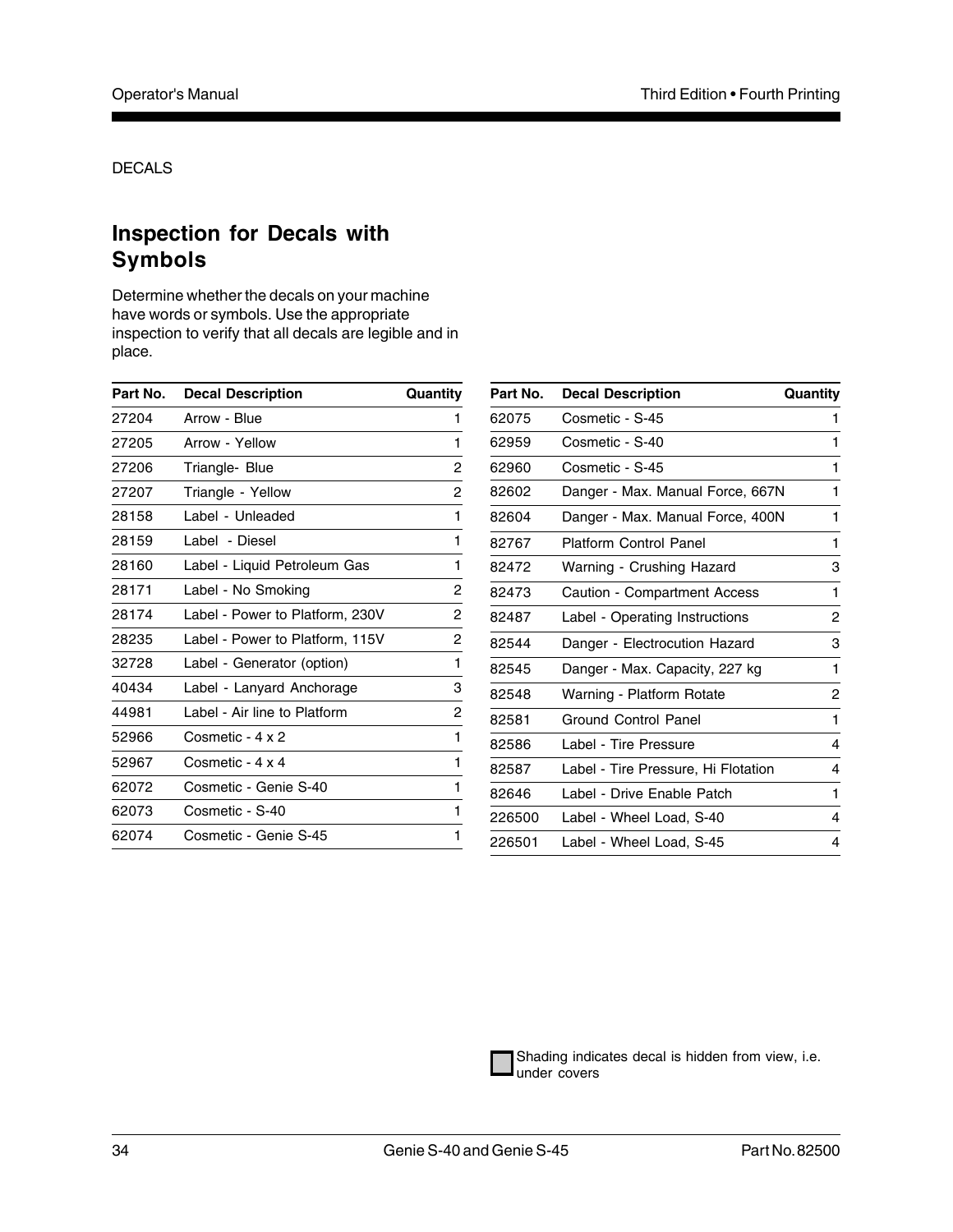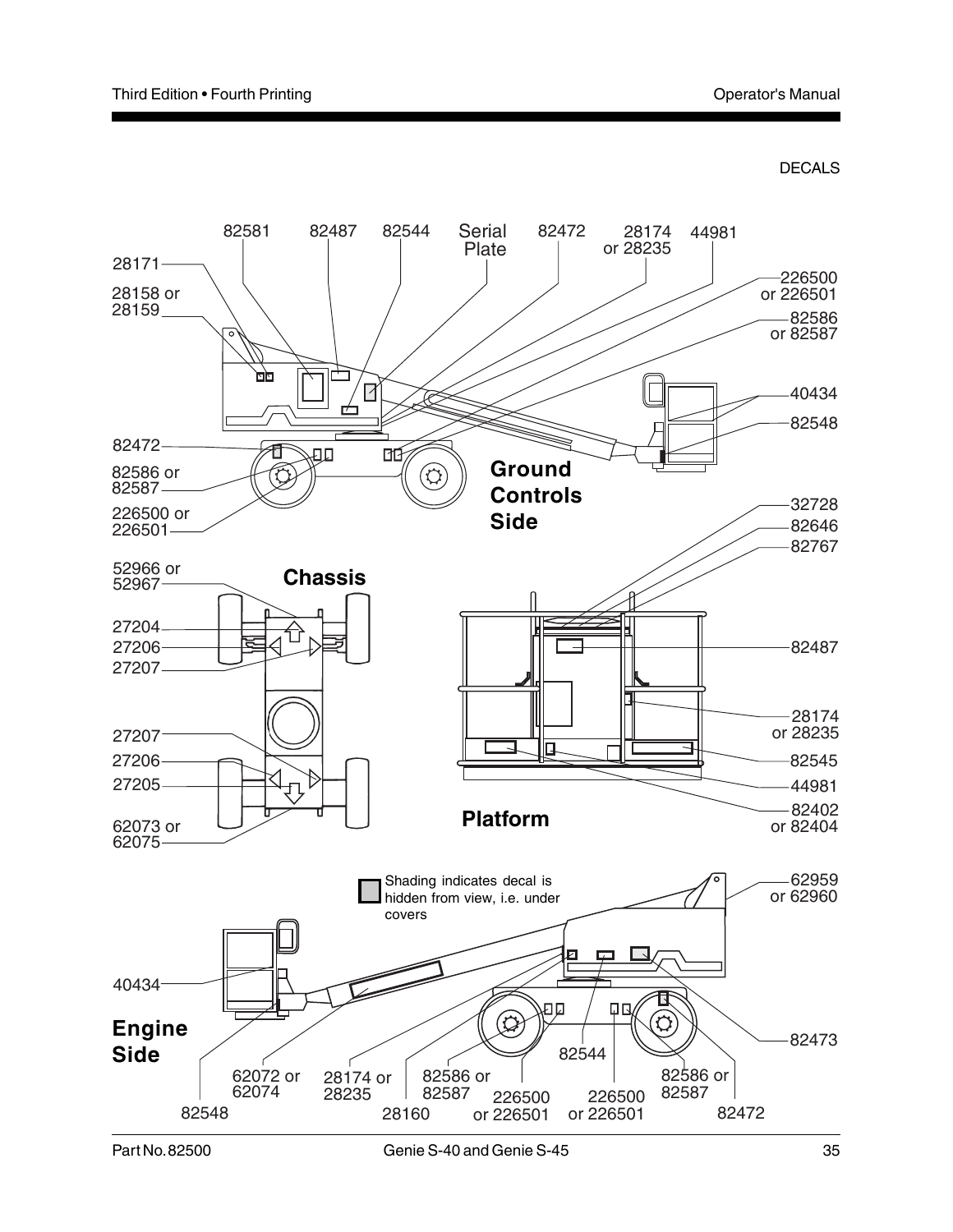## **Specifications**

#### **Model - S-40**

| Height, working maximum                         | 46 ft         | 14 <sub>m</sub>                |
|-------------------------------------------------|---------------|--------------------------------|
| Height, platform maximum                        | 40 ft         | 12.2 m                         |
| Height, stowed maximum                          | 8 ft 2 in     | 2.49 <sub>m</sub>              |
| Horizontal reach maximum                        | 31 ft 8 in    | $9.65 \; m$                    |
| Width                                           | 7 ft 6 in     | 2.29 m                         |
| Length, stowed                                  | 23 ft 11 in   | 7.29 m                         |
| Maximum load capacity<br>6 foot platform        | 500 lb        | 227 kg                         |
| Maximum load capacity<br>8 foot platform        | 500 lb        | 227 kg                         |
| Wheelbase                                       | 7 ft 3 in     | 2.2 m                          |
| Turning radius (outside)                        | 15 ft 8 in    | 4.78 m                         |
| Turning radius (inside)                         | 6 ft 8 in     | 2.03 m                         |
| Turntable rotation (degrees)                    |               | continuous                     |
| Turntable tailswing                             | 34 in         | 86.4 cm                        |
| Controls                                        |               | 12V DC proportional            |
| Platform dimensions, 6 foot<br>(length x width) |               | 72 in x 30 in<br>1.8 m x 76 cm |
| Platform dimensions, 8 foot<br>(length x width) |               | 96 in x 36 in<br>2.4 m x 91 cm |
| Platform leveling                               |               | self-leveling                  |
| Platform rotation                               |               | $160^\circ$                    |
| AC outlet in platform                           |               | standard                       |
| Gradeability, stowed, 2WD                       |               | 30%                            |
| Gradeability, stowed, 4WD                       |               | 40%                            |
| Ground clearance                                | $12^{1/2}$ in | 31.8 cm                        |
|                                                 |               |                                |

| Tire size, 2WD                                              |                |                  |
|-------------------------------------------------------------|----------------|------------------|
| front tires only                                            |                | 12.5L-16SL       |
| rear tires only                                             |                | 12-16.5 NHS      |
| Tire size,                                                  |                |                  |
| 2WDRT & 4WD front & rear                                    |                | 12-16.5 NHS      |
| Fuel tank capacity                                          | 20 gallons     | 91 liters        |
|                                                             |                |                  |
| Hydraulic pressure, maximum<br>(boom functions)             | 2600 psi       | 179 bar          |
| System voltage                                              |                | 12V              |
| Weight<br>(Machine weights vary with option configurations) |                | See Serial Plate |
| Airborne noise emissions                                    |                | 80 dB            |
| Maximum sound level at normal operating workstations        |                |                  |
| (A-weighted)                                                |                |                  |
|                                                             |                |                  |
| <b>Drive Speeds</b>                                         | 2WD            | 4WD              |
| Drive speed, stowed                                         | $4.0$ mph      | $3.5$ mph        |
| Gasoline/LPG models                                         | 6.4 km/h       | 5.6 km/h         |
|                                                             | 40 ft/6.8 sec  | 40 ft/7.8 sec    |
|                                                             | 12.2 m/6.8 sec | 12.2 m/7.8 sec   |
| Drive speed, stowed                                         | $3.5$ mph      | 3 mph            |
| Diesel models                                               | 5.6 km/h       | 4.8 km/h         |
|                                                             | 40 ft/7.8 sec  | 40 ft/9.1 sec    |
|                                                             | 12.2 m/7.8 sec | 12.2 m/9.1 sec   |
| Drive speed,                                                | $0.68$ mph     | $0.68$ mph       |
| raised or extended                                          | $1.1$ km/h     | $1.1$ km/h       |
| - all models                                                | 40 ft/40 sec   | 40 ft/40 sec     |
|                                                             | 12.2 m/40 sec  | 12.2 m/40 sec    |
| <b>Floor Loading Information</b>                            |                |                  |
| GVW+Rated Load                                              | 12,364 lbs     | 5608 kg          |
| Axle load, maximum                                          | 9000 lbs       | 4081 kg          |
| Wheel load, maximum                                         | 6700 lbs       | 3040 kg          |

| Occupied pressure                                                                                                                                                   | $172$ psf | 8.23 kPa |
|---------------------------------------------------------------------------------------------------------------------------------------------------------------------|-----------|----------|
| Note: Floor loading information is approximate and<br>does not incorporate different option configurations. It<br>should be used only with adequate safety factors. |           |          |

Localized pressure per tire 65 psi 4.6 kg/cm<sup>2</sup>

**Continuous improvement of our products is a Genie policy. Product specifications are subject to change without notice or obligation.**

448 kPa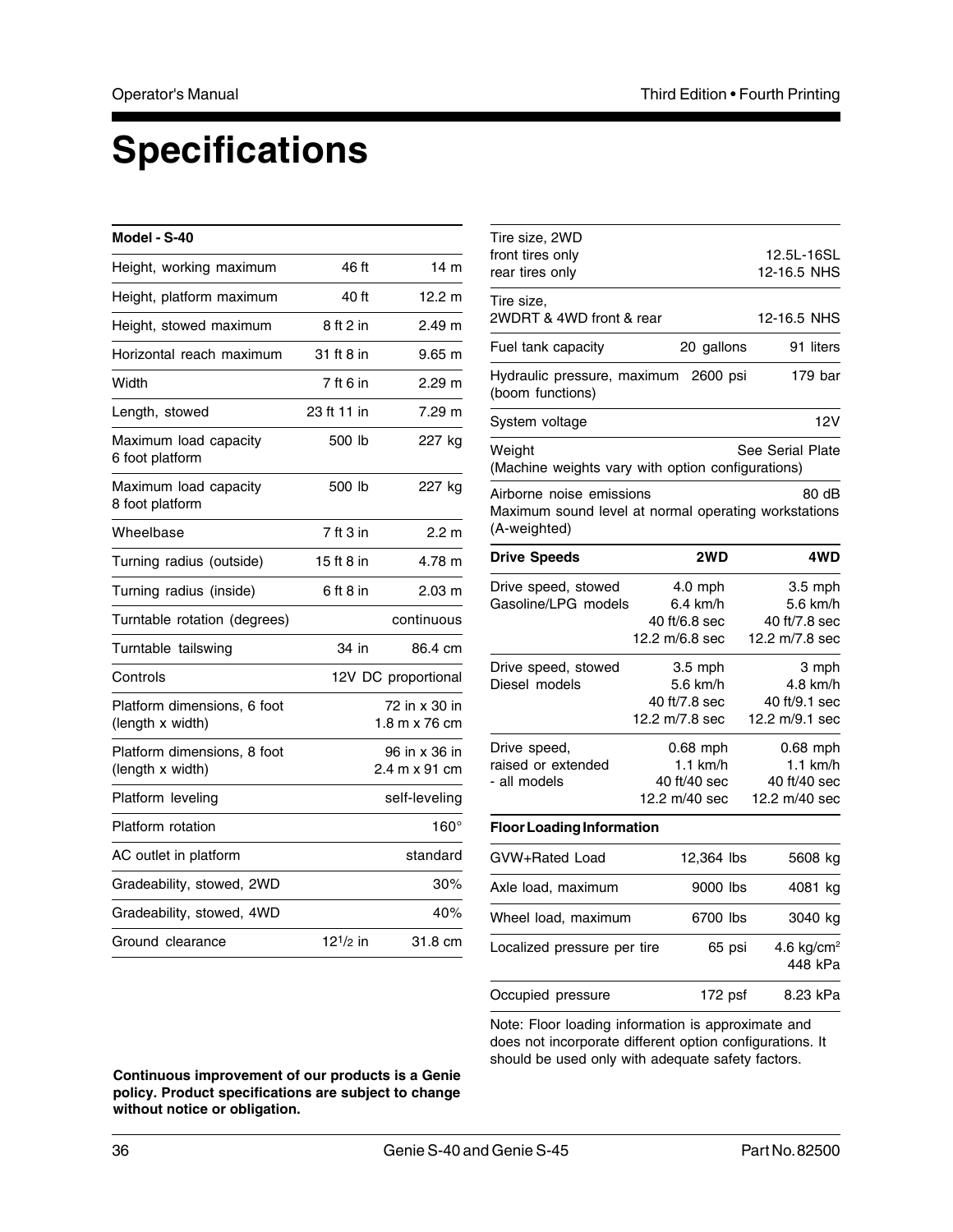#### **SPECIFICATIONS**

| Model - S-45                                    |               |                                |
|-------------------------------------------------|---------------|--------------------------------|
| Height, working maximum                         | 51 ft         | 15.5 m                         |
| Height, platform maximum                        | 45 ft         | 13.7 <sub>m</sub>              |
| Height, stowed maximum                          | 8 ft 2 in     | 2.49 m                         |
| Horizontal reach maximum                        | 36 ft 8 in    | 11.2 m                         |
| Width                                           | 7 ft 6 in     | 2.29 m                         |
| Length, stowed                                  | 27 ft 10 in   | 8.5 <sub>m</sub>               |
| Maximum load capacity<br>6 foot platform        | 500 lb        | 227 kg                         |
| Maximum load capacity<br>8 foot platform        | 500 lb        | 227 kg                         |
| Wheelbase                                       | 7 ft 3 in     | 2.2 m                          |
| Turning radius (outside)                        | 15 ft 8 in    | 4.78 m                         |
| Turning radius (inside)                         | 6 ft 8 in     | $2.03 \text{ m}$               |
| Turntable rotation (degrees)                    |               | continuous                     |
| Turntable tailswing                             | 34 in         | 86.4 cm                        |
| Controls                                        |               | 12V DC proportional            |
| Platform dimensions, 6 foot<br>(length x width) |               | 72 in x 30 in<br>1.8 m x 76 cm |
| Platform dimensions, 8 foot<br>(length x width) |               | 96 in x 36 in<br>2.4 m x 91 cm |
| Platform leveling                               |               | self-leveling                  |
| Platform rotation                               |               | 160°                           |
| AC outlet in platform                           |               | standard                       |
| Gradeability, stowed, 2WD                       |               | 30%                            |
| Gradeability, stowed, 4WD                       |               | 40%                            |
| Ground clearance                                | $12^{1/2}$ in | 31.8 cm                        |

| Tire size, 2WD                                                                                   |                |                  |
|--------------------------------------------------------------------------------------------------|----------------|------------------|
| front tires only                                                                                 |                | 12.5L-16SL       |
| rear tires only                                                                                  |                | 12-16.5 NHS      |
| Tire size,                                                                                       |                |                  |
| 2WDRT & 4WD front & rear                                                                         |                | 12-16.5 NHS      |
| Hydraulic pressure, maximum 2600 psi<br>(boom functions)                                         |                | 179 bar          |
| Fuel tank capacity                                                                               | 20 gallons     | 91 liters        |
| System voltage                                                                                   |                | 12V              |
| Weight                                                                                           |                | See Serial Plate |
| (Machine weights vary with option configurations)                                                |                |                  |
| Airborne noise emissions<br>Maximum sound level at normal operating workstations<br>(A-weighted) |                | 80dB             |
| <b>Drive Speeds</b>                                                                              | 2WD            | 4WD              |
| Drive speed, stowed                                                                              | $4.0$ mph      | $3.5$ mph        |
| Gasoline/LPG models                                                                              | $6.4$ km/h     | $5.6$ km/h       |
|                                                                                                  | 40 ft/6.8 sec  | 40 ft/7.8 sec    |
|                                                                                                  | 12.2 m/6.8 sec | 12.2 m/7.8 sec   |
| Drive speed, stowed                                                                              | $3.5$ mph      | 3 mph            |
| Diesel models                                                                                    | 5.6 km/h       | 4.8 km/h         |
|                                                                                                  | 40 ft/7.8 sec  | 40 ft/9.1 sec    |
|                                                                                                  | 12.2 m/7.8 sec | 12.2 m/9.1 sec   |
| Drive speed,                                                                                     | $0.68$ mph     | $0.68$ mph       |
| raised or extended                                                                               | $1.1$ km/h     | $1.1$ km/h       |
| - all models                                                                                     | 40 ft/40 sec   | 40 ft/40 sec     |
|                                                                                                  | 12.2 m/40 sec  | 12.2 m/40 sec    |
| <b>Floor Loading Information</b>                                                                 |                |                  |
|                                                                                                  |                |                  |

| GVW+Rated Load              | 16,266 lbs | 7378 kg                 |
|-----------------------------|------------|-------------------------|
| Axle load, maximum          | 13,900 lbs | 6303 kg                 |
| Wheel load, maximum         | 8500 lbs   | 3855 kg                 |
| Localized pressure per tire | 65 psi     | 4.6 $kg/cm2$<br>448 kPa |
| Occupied pressure           | $219$ psf  | 10.50 kPa               |

Note: Floor loading information is approximate and does not incorporate different option configurations. It should be used only with adequate safety factors.

**Continuous improvement of our products is a Genie policy. Product specifications are subject to change without notice or obligation.**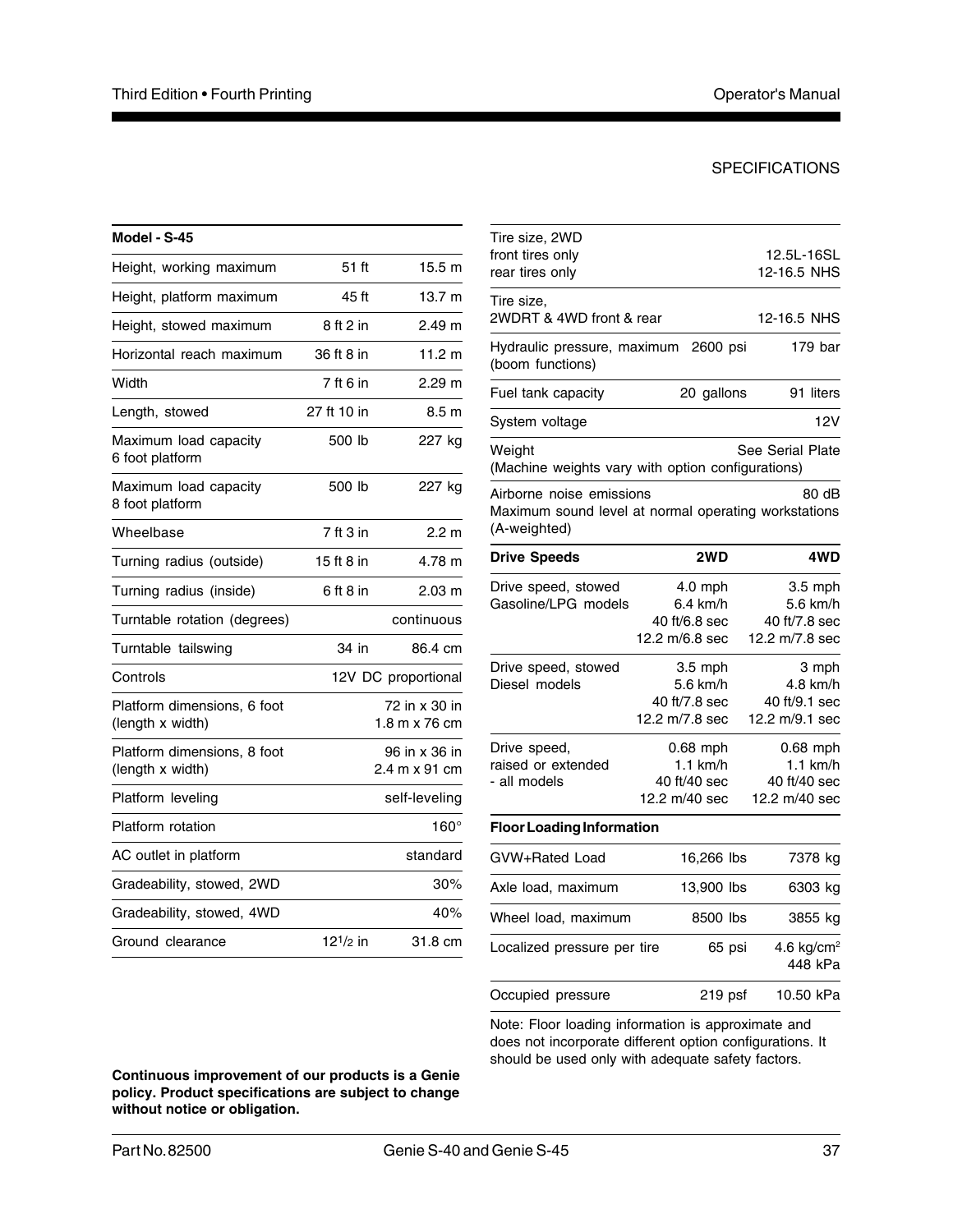#### SPECIFICATIONS



**S-40 Range of Motion Chart S-45 Range of Motion Chart**